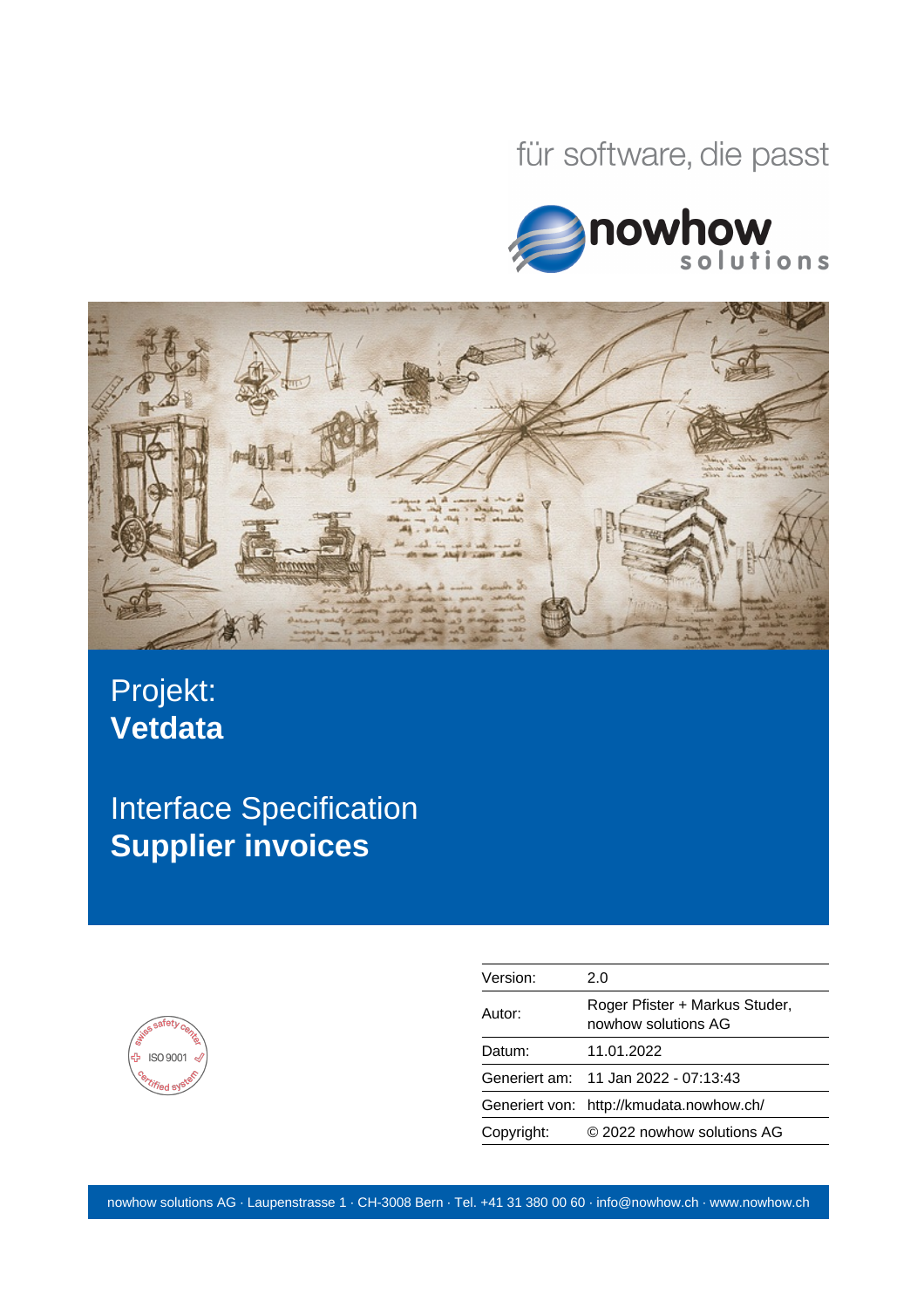

# **Inhalt**

| 1 | Specification of invoice delivery to the Vetdata platform             | 3              |
|---|-----------------------------------------------------------------------|----------------|
|   | 1.1 Change Log                                                        | $\frac{3}{5}$  |
|   | 1.2 Introduction                                                      |                |
|   | 1.3 Intended purpose of this document                                 | $\overline{5}$ |
|   | 1.4 Schedule                                                          | $\overline{5}$ |
|   |                                                                       |                |
| 2 | <b>Usage of webservice</b>                                            | 6              |
|   | 2.1 Scenarios                                                         | 6              |
|   | 2.2 How to send documents (supplier invoices) to the Vetdata platform | 6              |
|   |                                                                       |                |
| 3 | <b>Technical information</b>                                          | 8              |
|   | 3.1 WSDL                                                              | 8              |
|   | 3.2 XML schema (XSD)                                                  | 8              |
|   | 3.3 Sample file                                                       | 8              |
|   | 3.4 Authentication / Accounts                                         | 8              |
|   | 3.5 Available systems                                                 | 8              |
|   |                                                                       |                |
| 4 | <b>Methods</b>                                                        |                |
|   | 4.1 Method SubmitInvoice                                              | $\frac{9}{9}$  |
|   | 4.2 Method SubmitInvoicePdf                                           | 10             |
|   | 4.3 Method SubmitInvoiceXml                                           | 11             |
|   | 4.4 Method GetTvsCustomer                                             | 12             |
|   | 4.5 Method GetTvsCustomers                                            | 14             |
|   | 4.6 Error/Exceptionhandling                                           | 15             |
|   |                                                                       |                |
| 5 | <b>Supplier invoice format "Vetdata"</b>                              | 17             |
|   | 5.1 Logical content of an invoice to Vetdata                          | 17             |
|   | 5.2 Information on customer                                           | 18             |
|   | 5.3 General information                                               | 18             |
|   | 5.4 Payment information                                               | 19             |
|   | 5.5 VAT information per VAT rate                                      | 19             |
|   | 5.6 Total invoice amounts                                             | 20             |
|   | 5.7 Line items                                                        | 21             |
|   |                                                                       |                |
| 6 | <b>Supported units of measurements</b>                                | 23             |
|   |                                                                       |                |

| <b>Appendix: SAP/IDoc format</b> | ጋሬ |
|----------------------------------|----|
|                                  |    |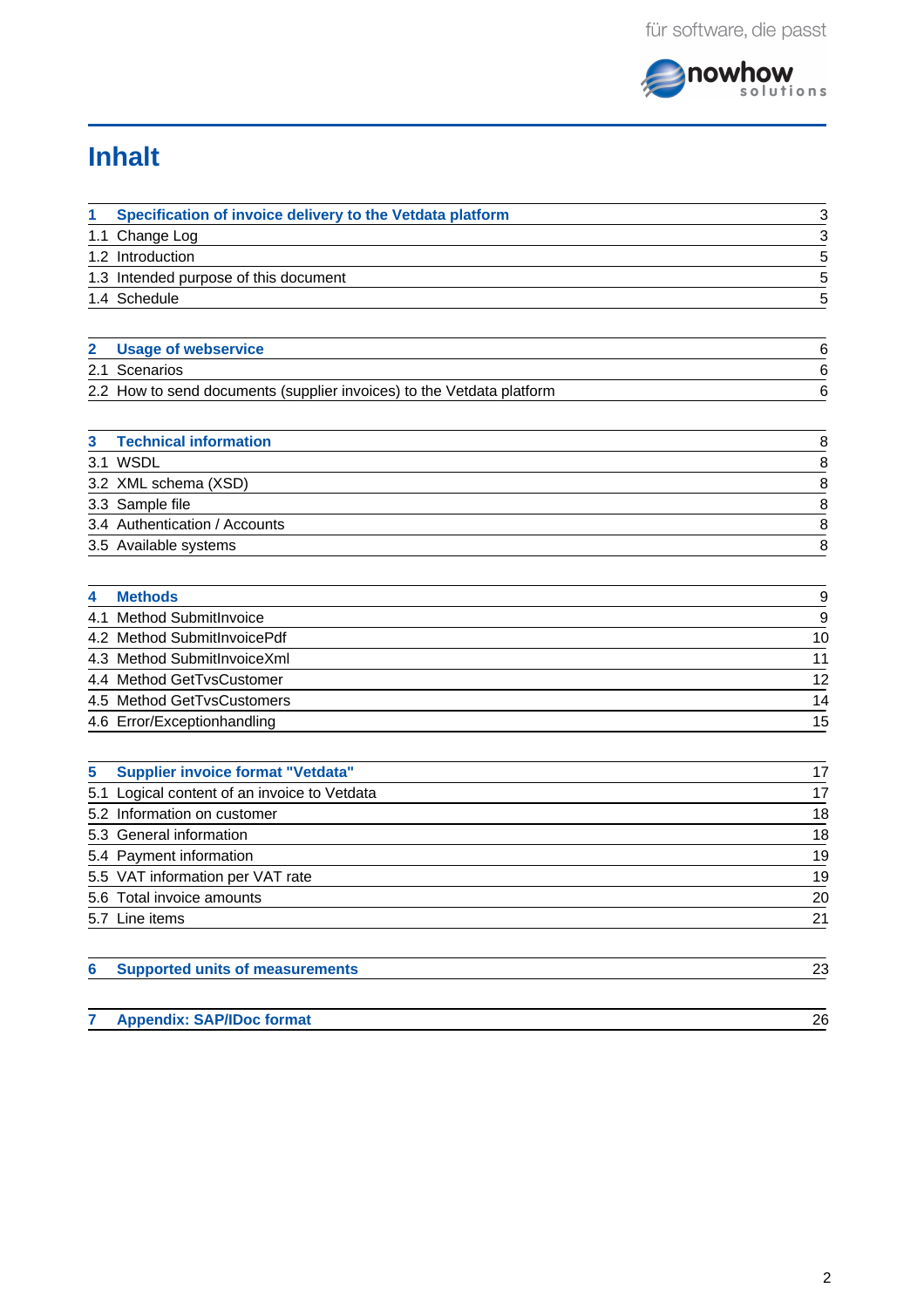

# <span id="page-2-0"></span>**1 Specification of invoice delivery to the Vetdata platform**

## **1.1 Change Log**

<span id="page-2-1"></span>

| Version   Date |            | <b>Changes</b>                                                                                                                                                                                                                                                                                                                                                                                                                                                                                                                                                                                                                                                      | <b>Author</b>                       |
|----------------|------------|---------------------------------------------------------------------------------------------------------------------------------------------------------------------------------------------------------------------------------------------------------------------------------------------------------------------------------------------------------------------------------------------------------------------------------------------------------------------------------------------------------------------------------------------------------------------------------------------------------------------------------------------------------------------|-------------------------------------|
| 2.0            |            | 11.01.2022 Functional enhancements:<br>- new method "GetTvsCustomer": get detail information (base<br>data) of a single TVS Customer<br>- new method "GetTvsCustomers": get information (base data)<br>of a several/all TVS customers<br>- additional (optional) attribute "LineItemType" (LI16) in<br>methods "SubmitInvoice" and "SubmitInvoiceXml"<br>- additional error code: error.invoice.invalid line item type,<br>error.invoice.invalid_tvs_supplier_number<br>- changed error codes: error.invoice.pdf_data_missing to<br>error.invoice.missing_or_invalid_pdf_data and<br>error.invoice.xml_data_missing to<br>error.invoice.missing or invalid xml data | <b>Theo Pfaff</b>                   |
| 1.6            |            | 08.03.2021 - Additional error codes:<br>- error.invoice.invalid_document_identifier<br>- error.invoice.invalid document issue date<br>- error.invoice.invalid_pdf_data_sha_256_hash<br>- error.invoice.invalid_tvs_customer_number<br>- error.invoice.invalid_xml_data_sha_256_hash<br>- error.invoice.pdf data missing<br>- error.invoice.xml data missing<br>- error.invoice.tvs_customer_number_mismatch                                                                                                                                                                                                                                                         | Markus Studer                       |
| 1.5            |            | 11.02.2021 - Additional SAP/IDoc format available (separate appendix to<br>this document)<br>- Attribute "invoiced quantity" (LI10) as decimal (instead of int)<br>- minor enhancements in schema vetdata_1.0.xsd<br>- Validation enhancements:<br>- error.invoice.schema_not_supported<br>- error.invoice.tvs_customer_is_prohibited_or_deleted<br>- error.invoice.document_issue_date_older_than_two_months                                                                                                                                                                                                                                                       | Roger Pfister,<br><b>Theo Pfaff</b> |
| 1.4            | 02.12.2020 | Documentation corrections and enhancements:<br>- new endpoints<br>- Hash values (of XML and PDF data) has to be provided as<br>hexadecimal string<br>- the attributes LI11, LI13, LI14, LI15, TI04 can have a positive<br>or negative value<br>- the attribute TI03 total tax amount payable is optional<br>- Rounding explanations in "Total invoice amounts"<br>- Error Code error.invoice.supplier number mismatch removed<br>- new sample file<br>- new schema vetdata_1.0.xsd                                                                                                                                                                                  | Roger Pfister,<br><b>Theo Pfaff</b> |
| $1.2 - 1.3$    |            | nowhow-internal revisions                                                                                                                                                                                                                                                                                                                                                                                                                                                                                                                                                                                                                                           | nowhow                              |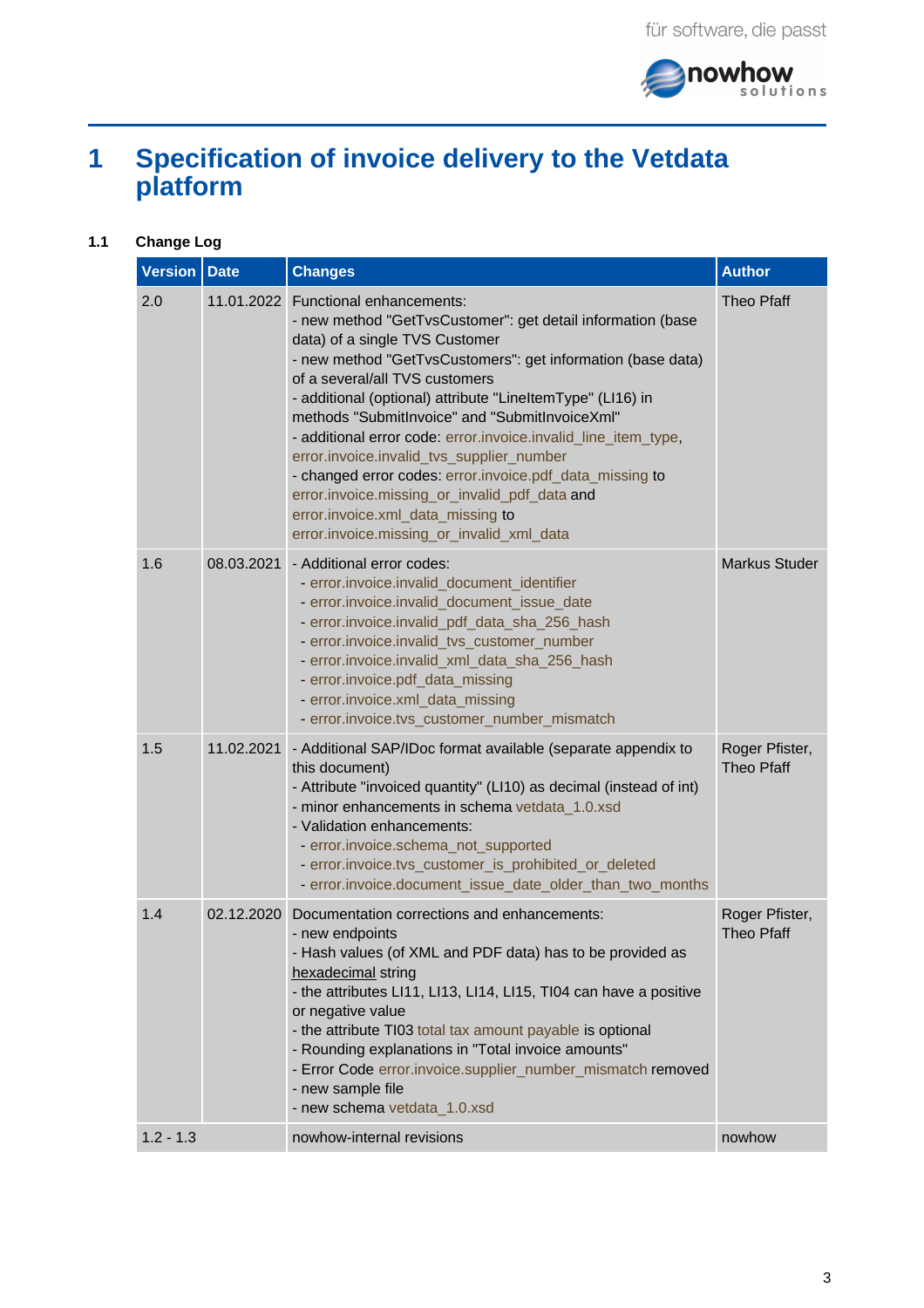

| Version   Date | <b>Changes</b>                                                                                                                                                                                                                                                                      | <b>Author</b>                                  |
|----------------|-------------------------------------------------------------------------------------------------------------------------------------------------------------------------------------------------------------------------------------------------------------------------------------|------------------------------------------------|
| 1.1            | 21.08.2020 Documentation enhancements:<br>- Authentication and webservice systems / endpoints<br>- WSDL, XSD, sample file<br>- additional ID per attribute of the XML file<br>- additional annotations in the according XSD file<br>- Error handling new list of "SOAP fault codes" | Markus Studer,<br>Roger Pfister,<br>Theo Pfaff |
| 1.0            | 10.06.2020 Valid version (sent to suppliers)                                                                                                                                                                                                                                        | <b>Roger Pfister</b>                           |
| 0.9            | 05.06.2020 PDF/A, Formattings                                                                                                                                                                                                                                                       | <b>Roger Pfister</b>                           |
| 0.1            | 26.05.2020 Initial version created                                                                                                                                                                                                                                                  | Markus Studer                                  |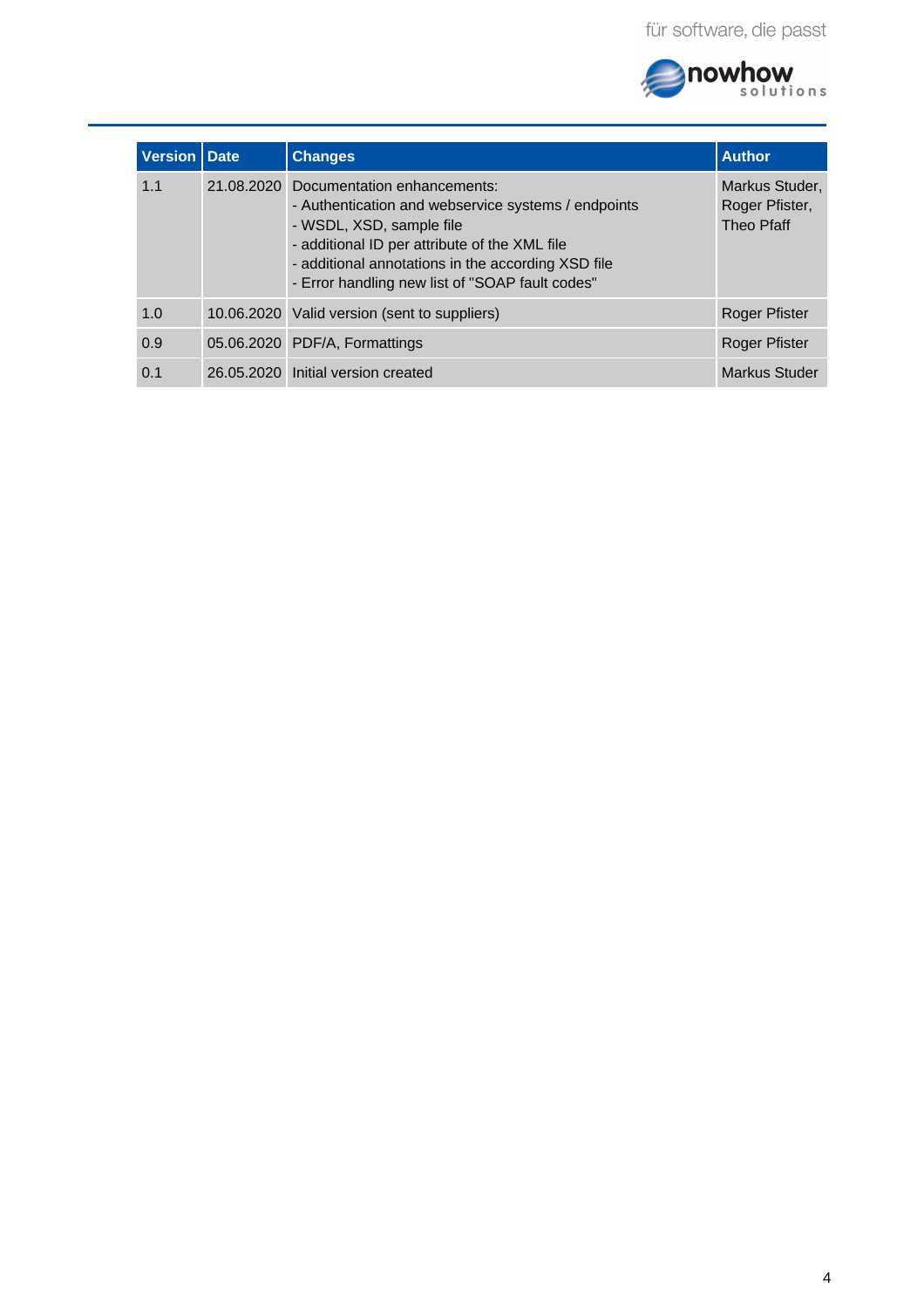

#### **1.2 Introduction**

<span id="page-4-0"></span>Vetdata is a platform for veterinarians providing online space for document storage. Documents are stored supporting archive requirements required by Swiss law.

The Vetdata application will contain supplier invoices which will be available to the veterinarians with all the detail data.

#### **1.3 Intended purpose of this document**

<span id="page-4-1"></span>This specification defines the technical interface (SOAP) to be used by suppliers to transmit invoice data (PDF and XML data) to the Vetdata platform.

- PDF file: must be the (printable) invoice document using the PDF/A format
- XML file: must contain detailed invoice data according the attached XSD schema, described in detail in
	- chap 5 Supplier invoice format "VETdata": this is an own, generally usable formt
	- Appendix Supplier invoice format "SAP/IDoc": this format is based on the SAP/IDoc format

#### **1.4 Schedule**

- <span id="page-4-2"></span>June 2021: Start of operation of the "Vetdata" application
- January 2022: new version (new methods) of this "Supplier Invoice Interface" useable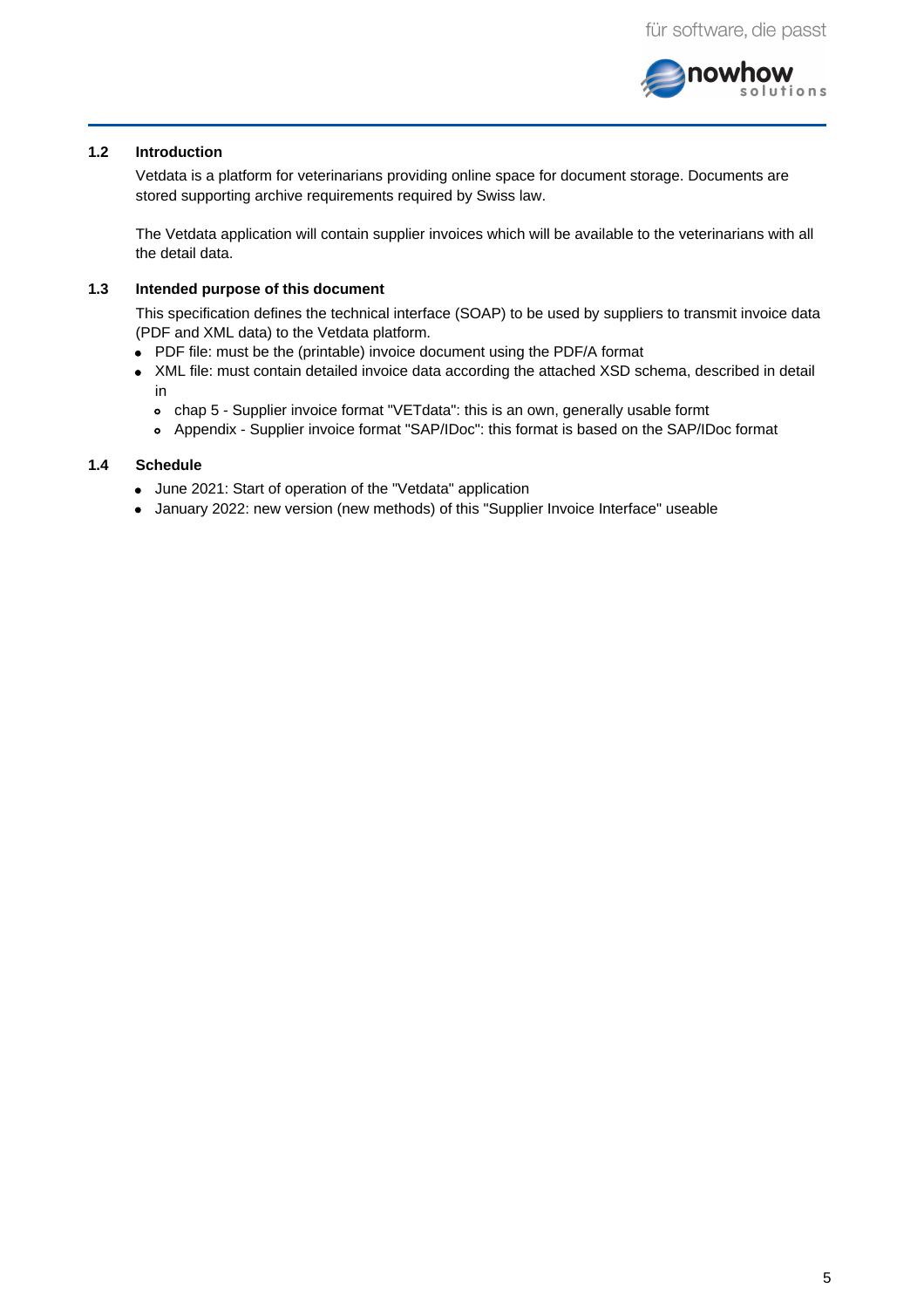

## <span id="page-5-0"></span>**2 Usage of webservice**

#### **2.1 Scenarios**

<span id="page-5-1"></span>There are two usage scenarios to transmit the invoice data:

- Both XML data and the PDF document in one SOAP request
- Separate SOAP request for XML data and the PDF document

## **Both XML data and the PDF document in one SOAP request**

If both the XML data and the PDF document are available the data is transmitted with the method submitInvoice



An invoice is considered "accepted" by the Vetdata platform if this call returns a resultInfo of completed.

## **Separate SOAP request for XML data and the PDF document**

If XML data and corresponding PDF document are created in different stages of a billing process, those information can be transmitted with separate calls to submitInvoicePdf and submitInvoiceXml



The order of those two calls doesn't matter. Important: An invoice is only considered "accepted" by the Vetdata platform if the second of those calls returns a resultInfo of completed.

To verify the transfers of the documents (supplier invoices), the transfer of the documents is secured by SHA-256 hashes, i.e. the supplier calculates a SHA-256 hash of the document (PDF or XML data) and transmits this information together with the corresponding document. The Vetdata platform calculates a SHA-256 hash of the document received and verifies the SHA-256 hash. If a mismatch is detected the invoice is rejected (Important: Hashes are calculated on the original files, not the base64 encoded string representation of those files).

#### **2.2 How to send documents (supplier invoices) to the Vetdata platform**

<span id="page-5-2"></span>PDF file:

- 1. create the file in PDF/A format
- 2. calculate the SHA-256 hash (hex value) of this (unencoded) PDF/A file
- 3. create the base64 encoded byte string of this PDF/A file
- 4. submit the data using the SOAP request method "submitInvoice" (if you sent PDF and XML files together) or "submitInvoicePdf" (if you want to send the PDF file separately)

XML file:

1. create the file in XML format according the rules of the respective schema (see attached Vetdata XSD file)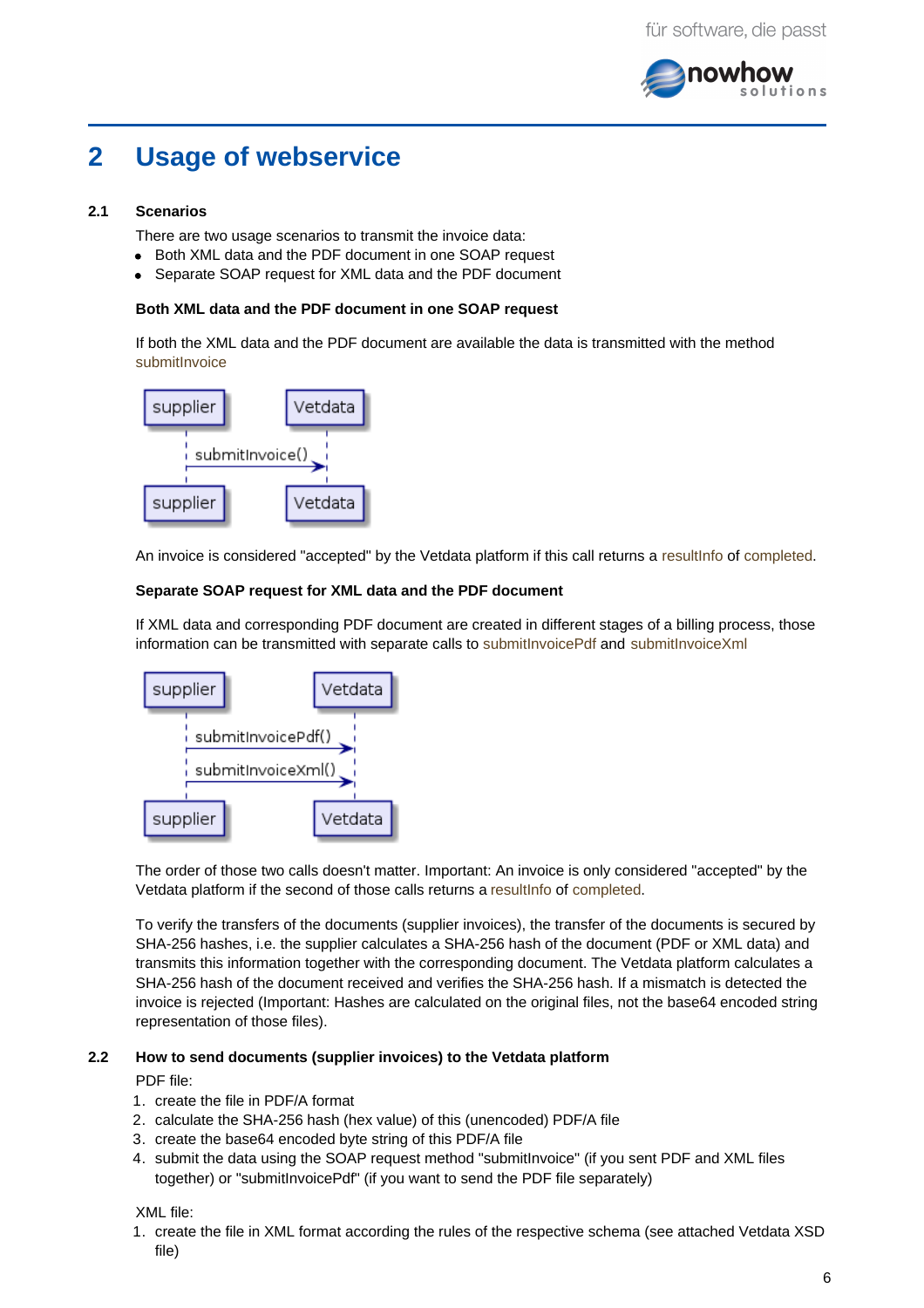

- 2. calculate the SHA-256 hash (hex value) of this (unencoded) XML file
- 3. create the base64 encoded byte string of this XML file
- 4. submit the data using the SOAP request method "submitInvoice" (if you sent XML and PDF files together) or "submitInvoiceXml" (if you want to send the XML file separately)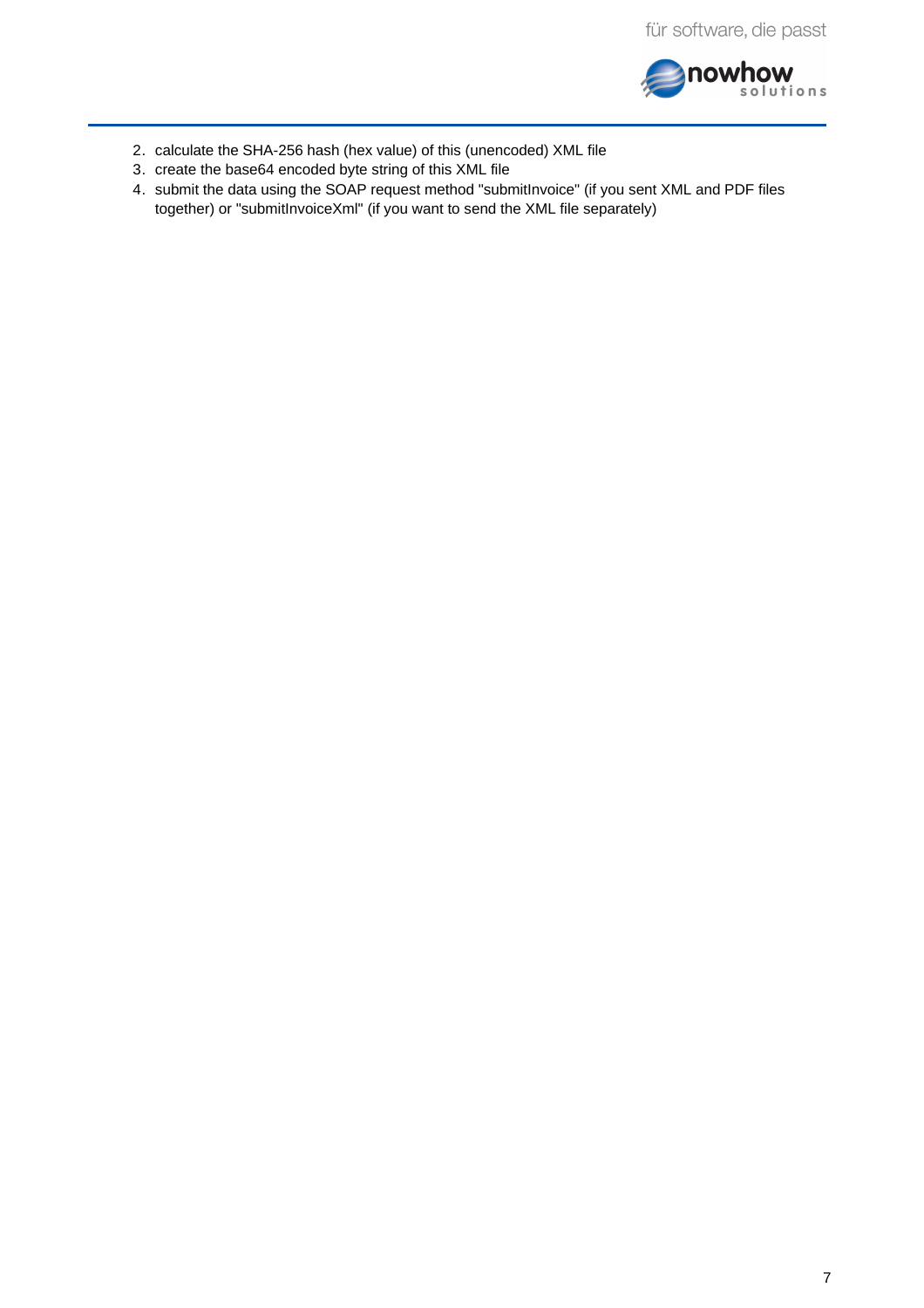

## <span id="page-7-0"></span>**3 Technical information**

## **3.1 WSDL**

<span id="page-7-1"></span>The attached WSDL has to be used to call this webservice using the methods described in chap. 4 "Methods"

**SupplierInvoice.wsdl** (Version "January 2022") downloadable on www.vetdata.ch/lieferantenlogin This is a **new WSDL version** but downward compatible with the formar WSDL version of 17.08.2020

## **3.2 XML schema (XSD)**

<span id="page-7-2"></span>The attached schema (XSD) can be used to validate the XML representation of the supplier invoices / credit notes to be sent to Vetdata. The annotations in this schema refer to the attribute description you can find in chap 5 "Supplier invoice format".

**vetdata\_1.0.xsd** (Version "January 2022") downloadable on www.vetdata.ch/lieferantenlogin This is a **new XSD version** but downward compatible with the formar XSD version of 11.02.2021

## **3.3 Sample file**

<span id="page-7-3"></span>The attached sample file represents a (fictive) supplier invoice (XML format) and matches the above schema (XSD).

Sample-Vetdata-Invoice.xml downloadable on www.vetdata.ch/lieferantenlogin

### **3.4 Authentication / Accounts**

<span id="page-7-4"></span>Access to the Soap Methods is protected by "HTTP basic authentication". Accounts for suppliers (user name and password) on either the test or production system are provided by Vetdata upon request, please contact [roger.pfister@kmudata.ch](mailto:roger.pfister@kmudata.ch).

Technical limitation: The "Authorization" HTTP Header has to be present with every request (Authenticate pre-emptively). A missing "Authorization" header will result in a SoapFault and not a HTTP Status Code "401 - Unauthorized".

### <span id="page-7-5"></span>**3.5 Available systems**

# **3.5.1 Test system**

- Purpose: testing environment, none of the received files will be processed further (will not be sent to or visible for the customers defined on this system, no financial transactions will be triggered)
- Data: all actually known TVS suppliers and TVS customers will be addressable with their real identifications (TVS numbers) and names, so you can test with real customers (and real or fictive invoices / credit notes)
- Endpoint: <https://apptest.vetdata.ch/SupplierInvoice.asmx>
- Availability: operating since October 2020; the system will be up and running  $7 \times 24$  hours but interruptions / downtimes (e.g. for new deploments of the application) can be occur at any time without further notice

# **3.5.2 Production system**

- Purpose: productive operation, all received files will be processed by the Vetdata and TVS application
- Data: all known and active TVS suppliers and TVS customers will be online when starting this new Vetdata application
- Endpoint: <https://app.vetdata.ch/SupplierInvoice.asmx>
- Availability: planned start end of January 2021; the system will be up and running  $7 \times 24$  hours (except announced down time for maintenance work)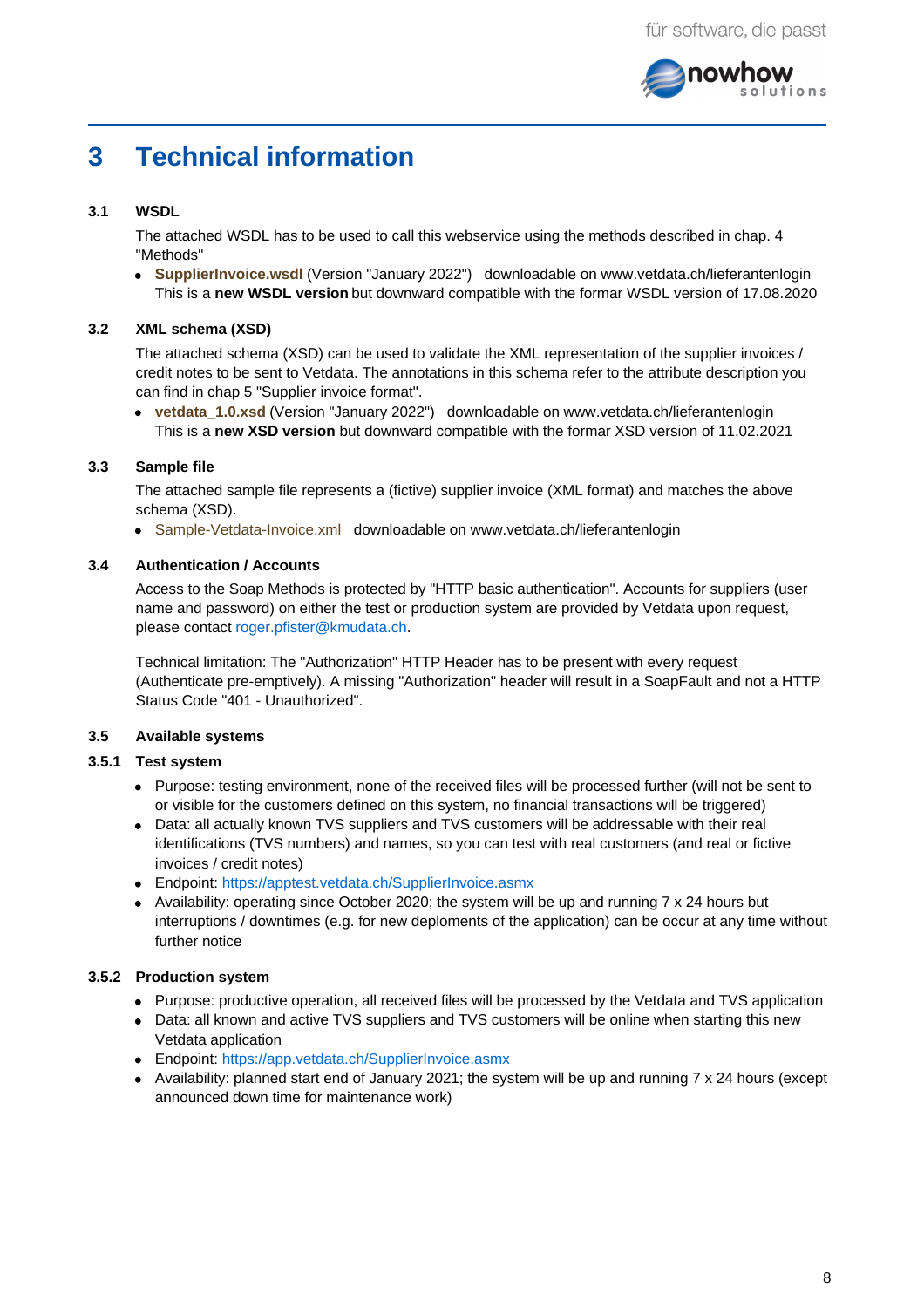

## <span id="page-8-0"></span>**4 Methods**

## **4.1 Method SubmitInvoice**

# <span id="page-8-1"></span>**SubmitInvoice**

Submits an invoice to Vetdata. Vetdata validates the information received. Soap faults are used to report problems. An invoice is considered successfully transferred if both documents (xml and pdf) are transferred an no soap faults are encountered.

# **4.1.1 Input / Request**

| <b>Parameter</b>         | <b>Description</b>                                                                                                                                 | <b>Datatype</b>       | <b>Example / Remarks</b> |
|--------------------------|----------------------------------------------------------------------------------------------------------------------------------------------------|-----------------------|--------------------------|
| <b>TVSCustomerNumber</b> | The four digit TVS customer<br>number (in range 1000-9999)                                                                                         | xs:integer            | e.g. 1234                |
| documentIdentifier       | Sequential number assigned<br>by the biller, which uniquely<br>identifies the invoice / credit<br>note. Max 12 digits. (in range<br>0-99999999999) | xs:nonNegativeInteger | e.g. 986454321           |
| documentIssueDate        | ISO 8601 (YYYY-MM-DD)                                                                                                                              | xs:date               | e.g. 2019-06-20          |
| xmlDataSchema            | Vetdata schema used to<br>transfer the billing information                                                                                         | xs:string             | e.g. 'vetdata 1.0.xsd'   |
| xmlData                  | Full XML data with the billing<br>information (UTF-8) encoded<br>as base64 string                                                                  | xs:string             | 1)                       |
| xmlDataSha256Hash        | SHA-256 hash of Full XML<br>data, represented as<br>hexadecimal string                                                                             | xs:string             | 1)                       |
| pdfData                  | PDF/A (at least PDF/A-1b)<br>document encoded as<br>base64 string                                                                                  | xs:string             | 1)                       |
| pdfDataSha256Hash        | SHA-256 hash of PDF/A<br>document, represented as<br>hexadecimal string                                                                            | xs:string             | 1)                       |

 $^{1)}$  Vetdata needs both the xml document and the PDF document of an invoice. It is possible to submit the PDF and XML documents with separate calls to [SubmitInvoicePdf](/kmudata/foswiki/bin/view/Kmudata/SubmitInvoicePdfLieferantenRechnungenFunktion) and [SubmitInvoiceXml.](/kmudata/foswiki/bin/view/Kmudata/SubmitInvoiceXmlLieferantenRechnungenFunktion) Important: an invoice is only deemed successfully transferred if both documents (xml, pdf) are successfully transferred to Vetdata.

# **4.1.2 Output / Response**

|            | <b>Parameter Description</b> |           | Datatype   Example / Remarks                                       |
|------------|------------------------------|-----------|--------------------------------------------------------------------|
| resultInfo | Result of submit             | xs:string | Always 'completed' (as xml and<br>pdf are transmitted in one call) |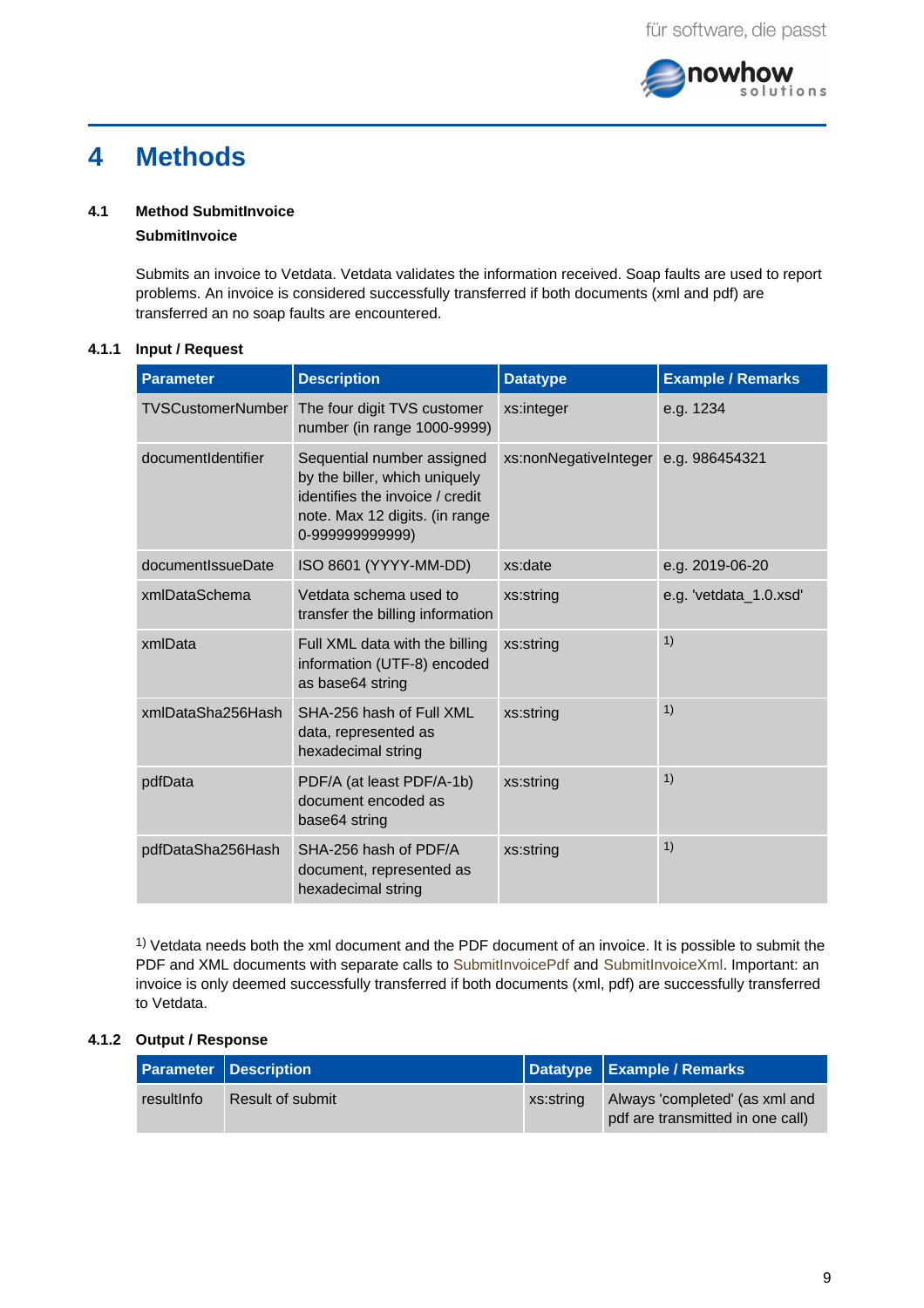

## <span id="page-9-0"></span>**4.2 Method SubmitInvoicePdf SubmitInvoicePdf**

Submits the PDF document of an invoice.

# **4.2.1 Input / Request**

| <b>Parameter</b>         | <b>Description</b>                                                                                                                                 | <b>Datatype</b>       | <b>Example / Remarks</b> |
|--------------------------|----------------------------------------------------------------------------------------------------------------------------------------------------|-----------------------|--------------------------|
| <b>TVSCustomerNumber</b> | The four digit TVS customer<br>number (in range 1000-9999)                                                                                         | xs:integer            | e.g. 1234                |
| documentIdentifier       | Sequential number assigned<br>by the biller, which uniquely<br>identifies the invoice / credit<br>note. Max 12 digits. (in range<br>0-99999999999) | xs:nonNegativeInteger | e.g. 986454321           |
| documentIssueDate        | ISO 8601 (YYYY-MM-DD)                                                                                                                              | xs:date               | e.g. 2019-06-20          |
| pdfData                  | PDF/A (at least PDF/A-1b)<br>document encoded as base64<br>string                                                                                  | xs:string             |                          |
| pdfDataSha256Hash        | SHA-256 hash of PDF/A<br>document, represented as<br>hexadecimal string                                                                            | xs:string             |                          |

# **4.2.2 Output / Response**

|            | <b>Parameter Description</b> |           | Datatype   Example / Remarks           |
|------------|------------------------------|-----------|----------------------------------------|
| resultInfo | Result of submit             | xs:string | partially submitted' or<br>'completed' |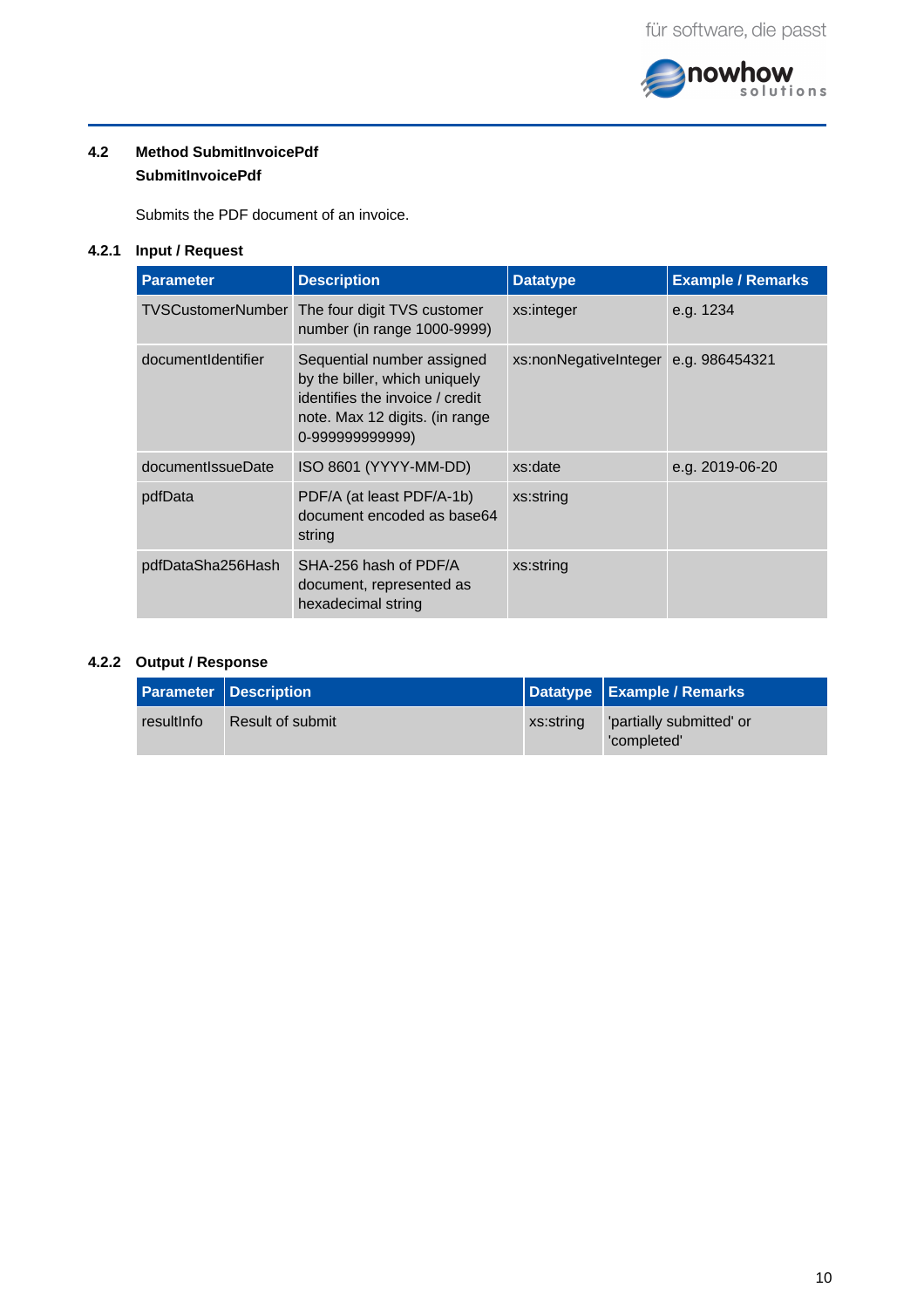

## <span id="page-10-0"></span>**4.3 Method SubmitInvoiceXml SubmitInvoiceXml**

Submits the XML document of an invoice.

# **4.3.1 Input / Request**

| <b>Parameter</b>         | <b>Description</b>                                                                                                                               | <b>Datatype</b>       | <b>Example / Remarks</b> |
|--------------------------|--------------------------------------------------------------------------------------------------------------------------------------------------|-----------------------|--------------------------|
| <b>TVSCustomerNumber</b> | The four digit TVS customer<br>number (in range 1000-9999)                                                                                       | xs:integer            | e.g. 1234                |
| documentIdentifier       | Sequential number assigned<br>by the biller, which uniquely<br>identifies the invoice / credit<br>note (max 12 digits in range<br>0-99999999999) | xs:nonNegativeInteger | e.g. 986454321           |
| documentIssueDate        | ISO 8601 (YYYY-MM-DD)                                                                                                                            | xs:date               | e.g. 2019-06-20          |
| xmlDataSchema            | Vetdata schema used to<br>transfer the billing information                                                                                       | xs:string             | e.g. 'vetdata 1.0.xsd'   |
| xmlData                  | Full XML data with the billing<br>information (UTF-8) encoded<br>as base64 string                                                                | xs:string             |                          |
| xmlDataSha256Hash        | SHA-256 hash of full XML<br>data, represented as<br>hexadecimal string                                                                           | xs:string             |                          |

## **Remarks**

Vetdata needs both the xml document and the PDF document of an invoice. It is possible to submit the PDF and XML documents with separate calls to [SubmitInvoicePdf](/kmudata/foswiki/bin/view/Kmudata/SubmitInvoicePdfLieferantenRechnungenFunktion) and [SubmitInvoiceXml.](/kmudata/foswiki/bin/view/Kmudata/SubmitInvoiceXmlLieferantenRechnungenFunktion) Important: an invoice is only deemed successfully transferred if both documents (xml, pdf) are successfully submitted to Vetdata.

# **4.3.2 Output / Response**

|            | <b>Parameter Description</b> |           | Datatype   Example / Remarks            |
|------------|------------------------------|-----------|-----------------------------------------|
| resultInfo | Result of submit             | xs:string | 'partially submitted' or<br>'completed' |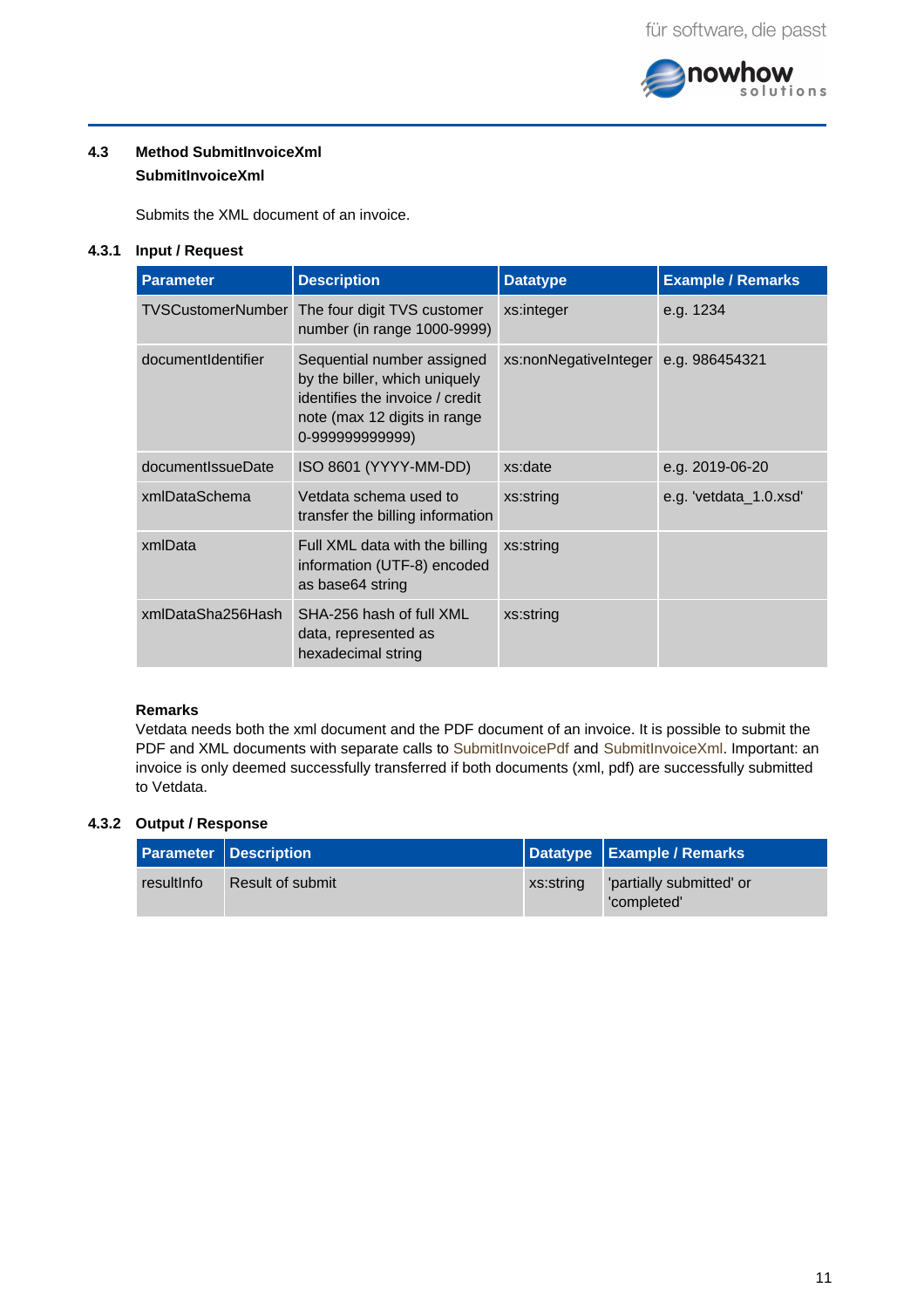

## **4.4 Method GetTvsCustomer**

# <span id="page-11-0"></span>**GetTvsCustomer**

Get base data of a TVS customer. NEW

# **4.4.1 Input / Request**

| <b>Parameter</b> | <b>Description</b>                                            |                      | Datatype   Example / Remarks |
|------------------|---------------------------------------------------------------|----------------------|------------------------------|
|                  | TVSCustomerNumber TVS customer number (range 1000 -<br>9999). | xs:integer e.g. 1234 |                              |

# **4.4.2 Output / Response**

| Parameter | <b>Description</b>                                                | $\vert$ Datatype | <b>Example / Remarks</b> |
|-----------|-------------------------------------------------------------------|------------------|--------------------------|
|           | customerData Customer data or empty if none found TvsCustomerData |                  |                          |

# **4.4.2.1 TvsCustomerData**

| <b>Parameter</b>         | <b>Description</b>                                                              | <b>Datatype</b>        | <b>Example / Remarks</b>                   |
|--------------------------|---------------------------------------------------------------------------------|------------------------|--------------------------------------------|
| TVSCustomerNumber        | The four digit TVS<br>customer number (in<br>range 1000-9999)                   | xs:integer             | e.g. 1234                                  |
| legalName                | Company name                                                                    | xs:string(50)          | e.g. 'Tierarztpraxis<br>Gross und Klein'   |
| firstName                | First name                                                                      | xs:string(50)          | e.g. 'Felix'                               |
| lastName                 | Last name                                                                       | xs:string(50)          | e.g. 'Muster'                              |
| nameCareOf               | Additional name line for<br>address c/o information<br>(e.g. "Kleintierpraxis") | xs:string(50)          | e.g. '123a'                                |
| street                   | Address street                                                                  | xs:string(50)          | e.g. 'Bahnhofstrasse'                      |
| streetNumber             | Address number                                                                  | xs:string(16)          | e.g. '15', '4b'                            |
| zipCode                  | zip code (PLZ)                                                                  | xs:integer             | e.g. 8000                                  |
| cityName                 | location                                                                        | xs:string(50)          | e.g. 'Zürich'                              |
| countryCode              | ISO 3166-1 Alpha-2 code<br>of country, e.g. CH, DE,<br>FR, IT, AT               | xs:string(2)           | e.g. 'CH'                                  |
| phoneNumber              | Phonenumber of TVS<br>customer                                                  | xs:string(16)          | e.g. '031/380 00 60'                       |
| validZipCodesForInvoices | Array of zip codes that<br>are valid for invoices                               | array of<br>xs:integer | e.g. [8000, 8001,<br>8234]                 |
| languageCodeTvs          | ISO 639-1 language code<br>of customer in TVS (de,<br>fr, it, en)               | xs:string(2)           | e.g. 'de'                                  |
| customerStatus           | Status of the TVS<br>customer in the VET data<br>system                         | xs:string(20)          | possible values:<br>- active<br>- inactive |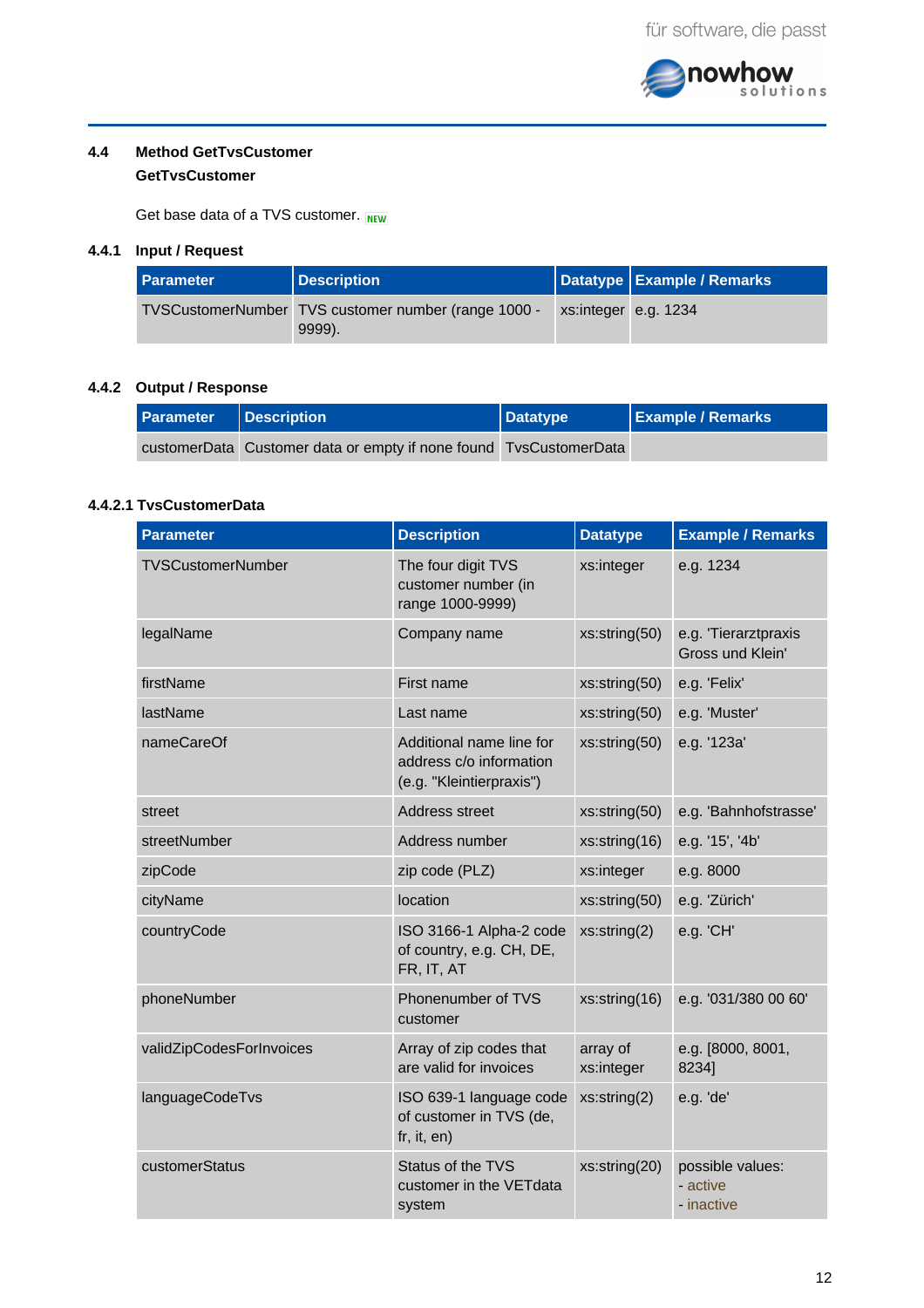

| <b>Parameter</b>                   | <b>Description</b>                                                               | <b>Datatype</b> | <b>Example / Remarks</b>                                                                                                                  |
|------------------------------------|----------------------------------------------------------------------------------|-----------------|-------------------------------------------------------------------------------------------------------------------------------------------|
| lastModificationTvs                | Timestamp (UTC) of last<br>modification of TVS<br>customer data (UTC)            | xs:timestamp    | e.g. '2021-12-<br>01T13:02:45Z'                                                                                                           |
| isPermittedForInvoicesPayableByTvs | The customer can receive xs:bit<br>invoices marked as<br>"Payable by TVS (PI01)" |                 | $true = invoices$<br>"payable by TVS" are<br>allowed<br>$false = invoices$<br>"payable by TVS" are<br>not allowed and will<br>be rejected |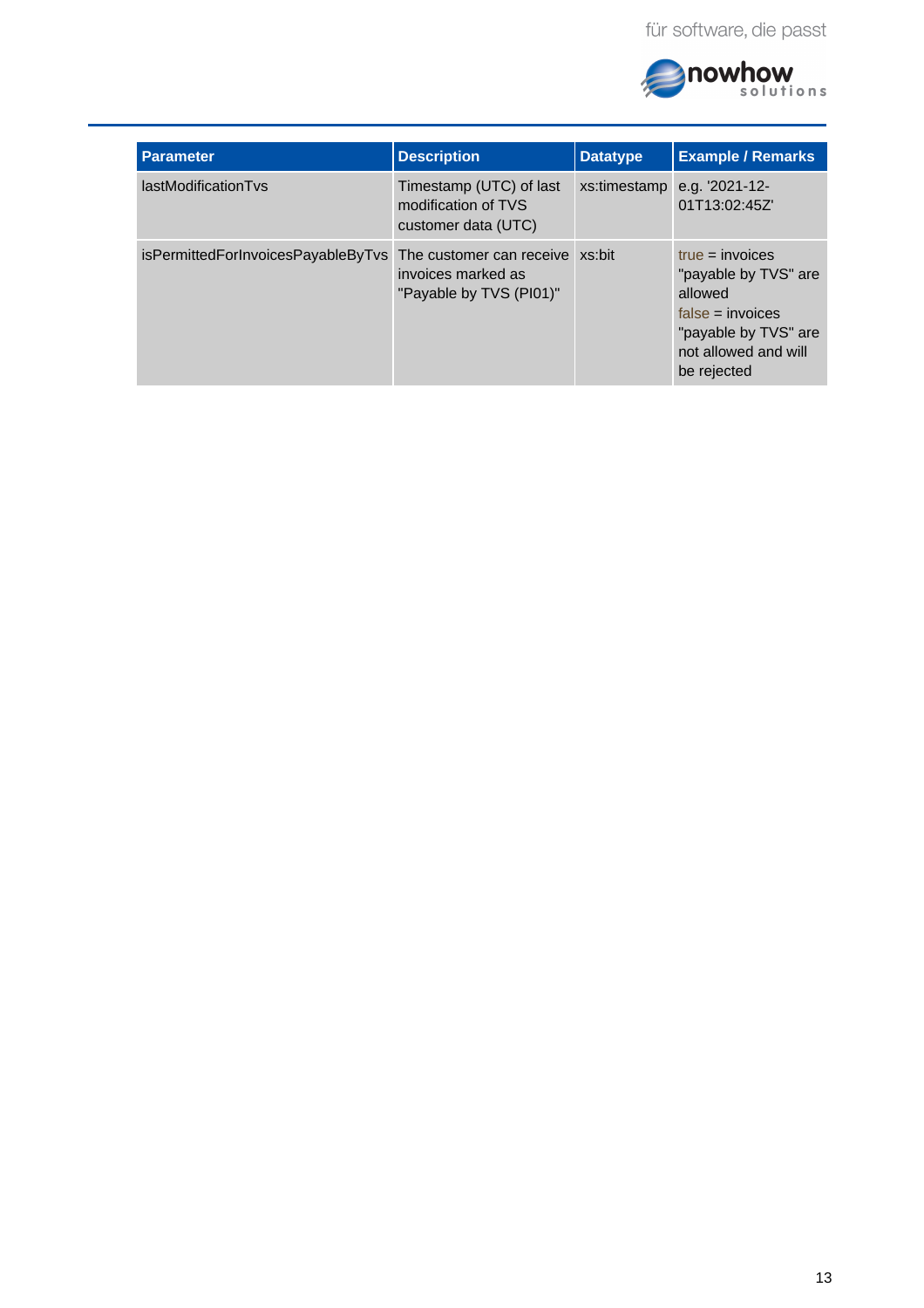

## <span id="page-13-0"></span>**4.5 Method GetTvsCustomers GetTvsCustomers**

Get (all) TVS/VETdata Customers. NEW

## **4.5.1 Input / Request**

| <b>Parameter</b>                                          | Description                                | $\vert$ Datatype | <b>Example / Remarks</b>                     |
|-----------------------------------------------------------|--------------------------------------------|------------------|----------------------------------------------|
| lastModificationTvsGreaterThanEquals Search parameter for | modification date of TVS (UTC,<br>customer | optional)        | xs:timestamp e.g. '2020-11-<br>01T08:00:00Z' |

# **4.5.2 Output / Response**

| Parameter | <b>Description</b>                 | Datatype | <b>Example / Remarks</b>                                                          |
|-----------|------------------------------------|----------|-----------------------------------------------------------------------------------|
|           | tysCustomers List of TVS customers | array of | for definition of<br>TVSCustomerData TysCustomerData see<br>method GetTysCustomer |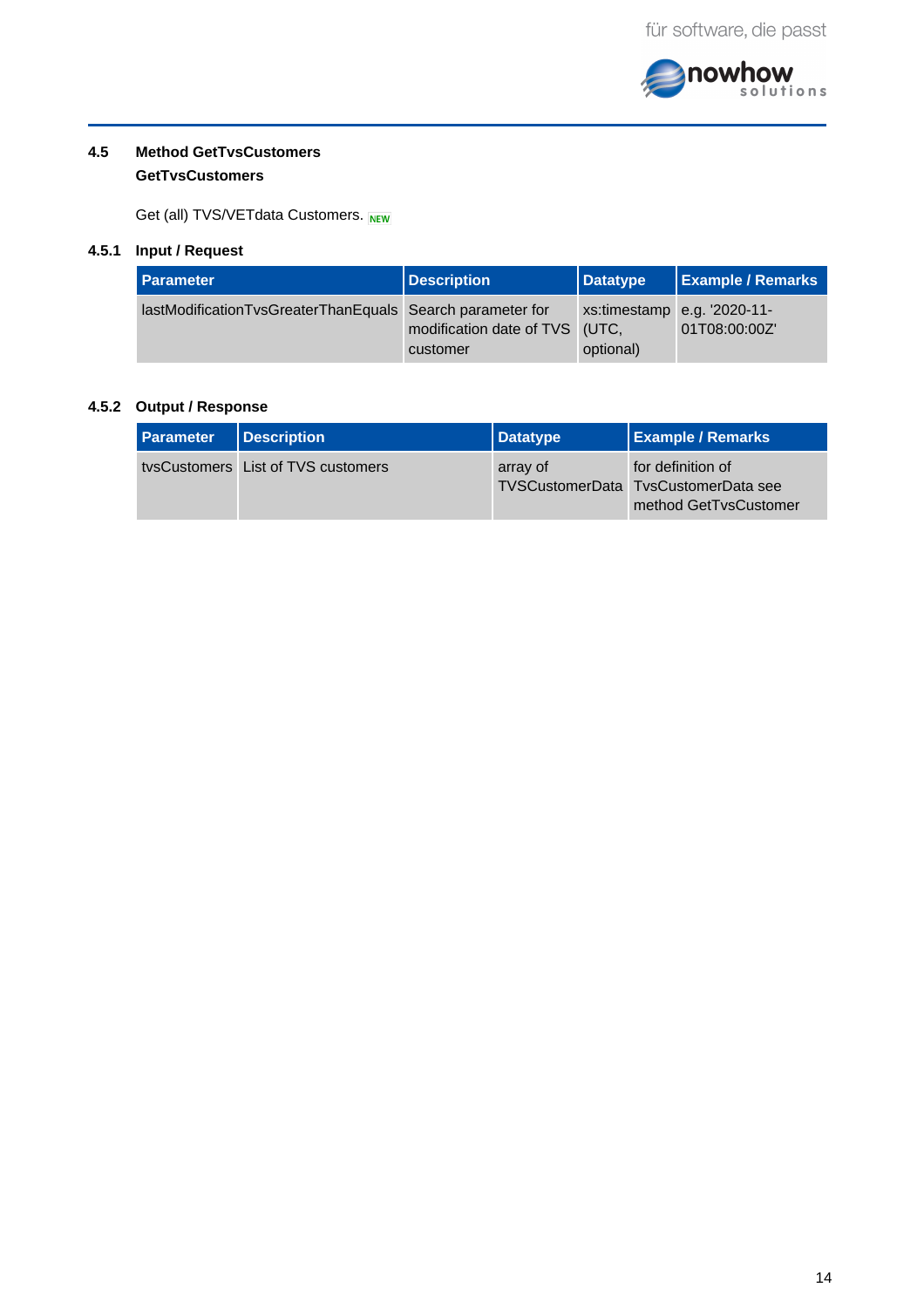

## **4.6 Error/Exceptionhandling**

<span id="page-14-0"></span>Error/Exceptionhandling is implemented according to SOAP standards. The following types of errors are defined:

| <b>Issuer</b> | Description                                                                                                               |
|---------------|---------------------------------------------------------------------------------------------------------------------------|
| .net          | Errors generated from the .net plattform itself, e.g. request validation fails according to the<br>Framework defined WSDL |
| Application   | Errors through invalid data in requests or application faults result in a soap fault with error<br>information            |

## **4.6.1 SOAP fault codes**

| faultcode                                                  | <b>Description</b>                                                                                                |
|------------------------------------------------------------|-------------------------------------------------------------------------------------------------------------------|
| error.invoice.could_not_process_xml                        | Could not process invoice xml data.                                                                               |
| error.invoice.error_parsing_root_data                      | Problem parsing invoice root item in<br>xml data.                                                                 |
| error.invoice.error_processing_line_item                   | Problem parsing invoice line item in<br>xml data.                                                                 |
| error.invoice.error_processing_vat_information             | Problem parsing invoice vat<br>information in xml data.                                                           |
| error.invoice.invalid document identifier                  | Invalid document identifier received.                                                                             |
| error.invoice.invalid_document_issue_date                  | Invalid document issue date received.                                                                             |
| error.invoice.invalid_line_item_type                       | Invalid line item type received for line<br>item.                                                                 |
| error.invoice.invalid_pdf_data_sha_256_hash                | Invalid SHA-256 Hash for pdf<br>document received.                                                                |
| error.invoice.invalid_tvs_customer_number                  | Invalid TVS customer number<br>received.                                                                          |
| error.invoice.invalid_tvs_supplier_number                  |                                                                                                                   |
| error.invoice.invalid_xml_data_sha_256_hash                | Invalid SHA-256 Hash for xml<br>document received.                                                                |
| error.invoice.invoice_already_accepted                     | Invoice was already accepted by the<br>vetdata system. It is not possible to<br>submit an invoice multiple times. |
| error.invoice.document_issue_is_in_future                  | The invoice issue date must not be in<br>the future.                                                              |
| error.invoice.document issue date older than twelve months | The invoice issue date must not be<br>older than 12 months.                                                       |
| error.invoice.mismatch_document_identifier_in_call_and_xml | Document identifier in soap call and<br>info in invoice xml do not match.                                         |
| error.invoice.mismatch sum amount exclusive vat plus tax   | Mismatch between VATInformation<br>charges and TotalInvoiceAmounts.                                               |
| error.invoice.mismatch sum line items and total            |                                                                                                                   |
| error.invoice.mismatch_tvs_customer_number_in_call_and_xml | TVS customer number in soap call<br>and info in invoice xml do not match.                                         |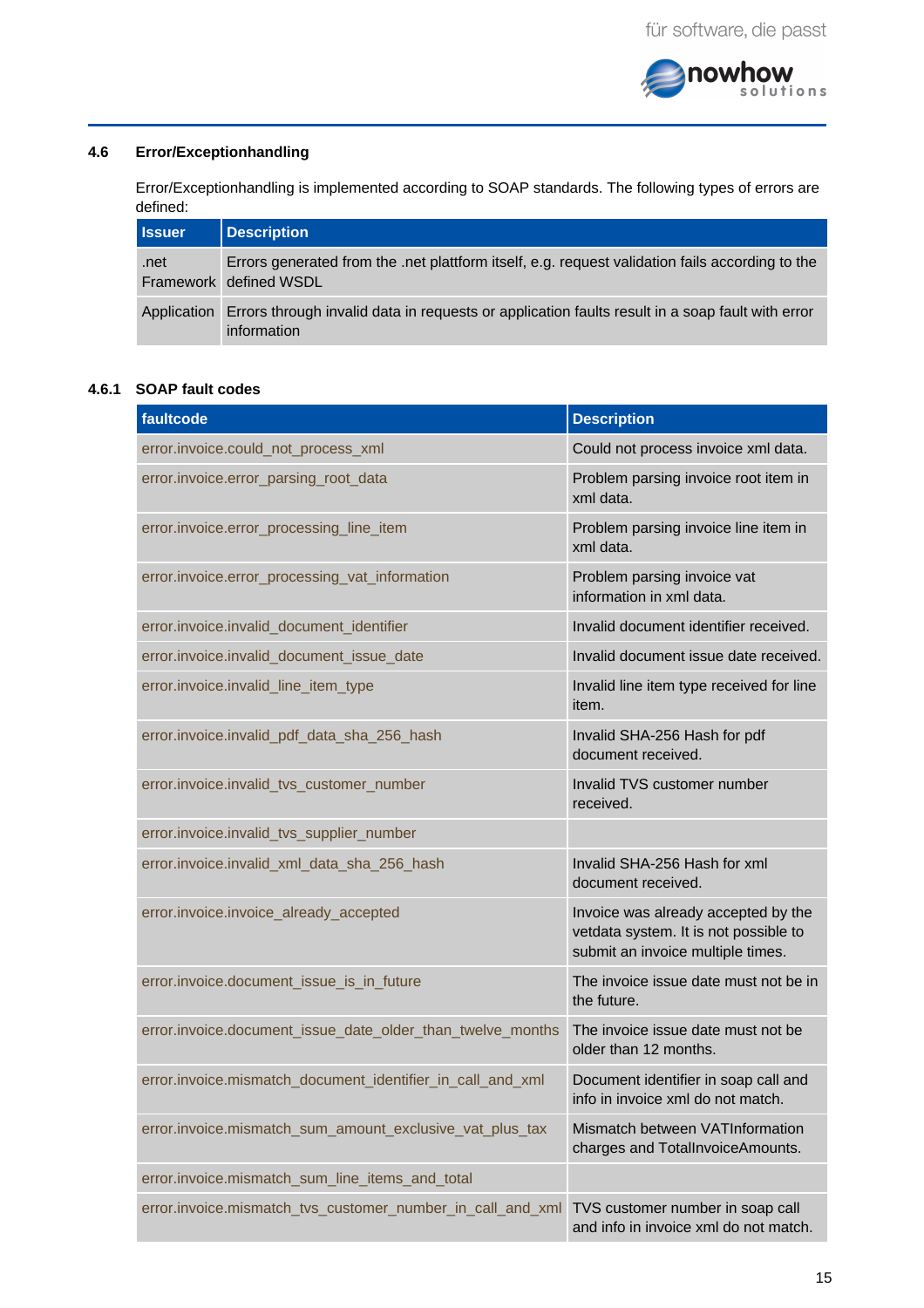

| faultcode                                                   | <b>Description</b>                                                                                                                                     |
|-------------------------------------------------------------|--------------------------------------------------------------------------------------------------------------------------------------------------------|
| error.invoice.mismatch_tvs_supplier_number_in_call_and_xml  | TVS supplier number in soap call and<br>info in invoice xml do not match.                                                                              |
| error.invoice.missing_or_invalid_pdf_data                   |                                                                                                                                                        |
| error.invoice.missing_or_invalid_xml_data                   |                                                                                                                                                        |
| error.invoice.only swiss francs as currency supported       |                                                                                                                                                        |
| error.invoice.pdf_document_already_accepted                 | PDF document was already accepted<br>by the vetdata system. It is not<br>possible to submit a pdf document<br>multiple times.                          |
| error.invoice.problem_adding_to_search_index                |                                                                                                                                                        |
| error.invoice.problem with search index deletion            |                                                                                                                                                        |
| error.invoice.problem_with_storage_deletion                 |                                                                                                                                                        |
| error.invoice.schema not supported                          | Specified schema is not supported by<br>Vetdata.                                                                                                       |
| error.invoice.schema_validation_failed                      | Schema validation of received invoice<br>xml failed.                                                                                                   |
| error.invoice.storage_and_sha_256_hash_mismatch_problem     | Received SHA-256 signature does<br>not match received data.                                                                                            |
| error.invoice.supplier_marked_as_deleted                    |                                                                                                                                                        |
| error.invoice.supplier_not_found                            |                                                                                                                                                        |
| error.invoice.tvs_customer_is_prohibited_or_deleted         | TVS customer is not allowed to<br>receive invoices payable by TVS or is<br>deleted.                                                                    |
| error.invoice.tvs_customer_not_found                        |                                                                                                                                                        |
| error.invoice.tvs customer zip code not allowed for invoice | Received zipcode of customer in xml<br>is not allowed for invoices. Each<br>customer in TVS has one or more<br>zipcodes that are allowed for invoices. |
| error.invoice.tvs_customer_number_mismatch                  | TVS customer number in call with<br>XML data does not match number in<br>call with PDF (or vice versa).                                                |
| error.invoice.unknown document type received                |                                                                                                                                                        |
| error.invoice.xml_document_already_accepted                 | XML document was already accepted<br>by the vetdata system. It is not<br>possible to submit an xml document<br>multiple times.                         |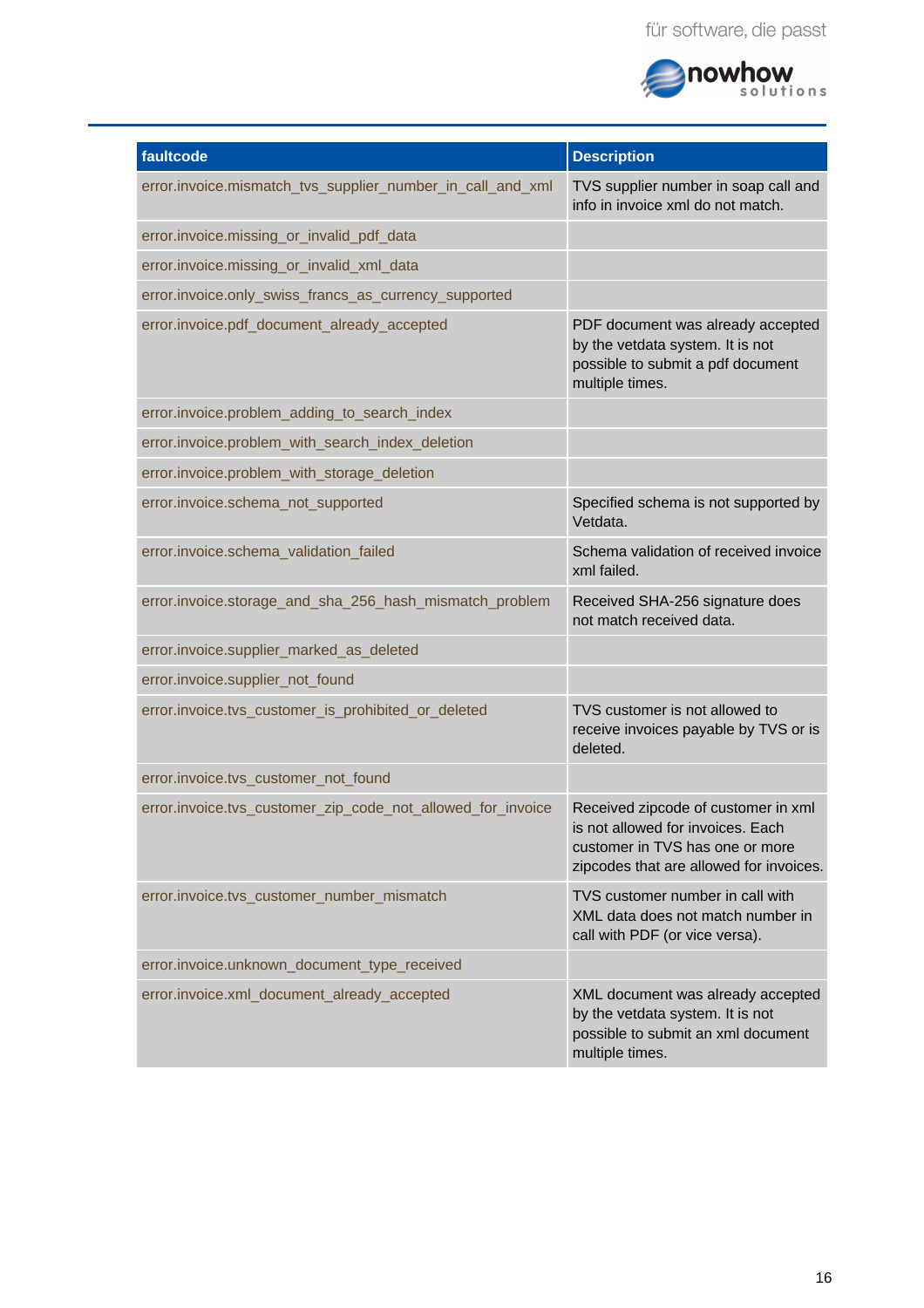

## <span id="page-16-0"></span>**5 Supplier invoice format "Vetdata"**

Invoices are provided by suppliers. The data must be delivered in a structured form (XML) as well as a PDF/A (for display).

#### **5.1 Logical content of an invoice to Vetdata**

<span id="page-16-1"></span>The content of a structured invoice for Vetdata is described below. Ideas of the content come from <https://swissdigin.gs1.ch/home/standard/inhaltsstandard> This defines the content, but not the form.

Fields marked with  $\bigwedge$  are fields which are not provided in Swissdigin but are required for Vetdata.

| ID          | <b>Attribute</b>                             | <b>Format</b>                    | opt/mand  | <b>Description</b>                                                                                                                                                                                  |
|-------------|----------------------------------------------|----------------------------------|-----------|-----------------------------------------------------------------------------------------------------------------------------------------------------------------------------------------------------|
| <b>IB01</b> | document<br>type                             | 380 / 381                        | mandatory | Describes the document type: '380' for invoice, '381'<br>for credit note                                                                                                                            |
| <b>IB02</b> | document<br>identifier                       | Integer (max<br>999'999'999'999) | mandatory | Sequential number assigned by the biller, which<br>uniquely identifies the invoice / credit note (max 12<br>digits)                                                                                 |
| <b>IB03</b> | document<br>issue date                       | Date                             | mandatory | ISO 8601 (YYYY-MM-DD, e.g. 2019-06-20), must<br>not be older than 12 months and must not be in the<br>future                                                                                        |
| <b>IB04</b> | document<br>currency                         | String(3)                        | mandatory | currency in ISO-Standard 4217, at the moment only<br>'CHF' is accepted                                                                                                                              |
| <b>IB05</b> | <b>TVS</b><br>$\wedge$<br>supplier<br>number | Integer                          | mandatory | three-digit number                                                                                                                                                                                  |
| <b>IB06</b> | tax<br>identification<br>number              | String(20)                       | mandatory | VAT number under which the biller has carried out<br>the delivery resp. has rendered the service. The<br>format for the electronic data transmission is without<br>suffix (example): 'CHE123456789' |
| <b>IB07</b> | legal name<br>of company                     | String(255)                      | mandatory | Name and adress have to comply with the data in<br>the commercial or tax register.                                                                                                                  |
| <b>IB08</b> | address1                                     | String(255)                      | mandatory | Freetext                                                                                                                                                                                            |
| <b>IB08</b> | address2                                     | String(255)                      | optional  | Freetext                                                                                                                                                                                            |
| <b>IB08</b> | address3                                     | String(255)                      | optional  | Freetext                                                                                                                                                                                            |
| <b>IB09</b> | city name                                    | String(255)                      | mandatory | Freetext                                                                                                                                                                                            |
| <b>IB10</b> | zip/postal<br>code                           | Integer                          | mandatory | Number                                                                                                                                                                                              |
| <b>IB11</b> | country                                      | String(2)                        | mandatory | country code in ISO-Standard 3166-1 (e.g. 'CH',<br>'DE', etc.).                                                                                                                                     |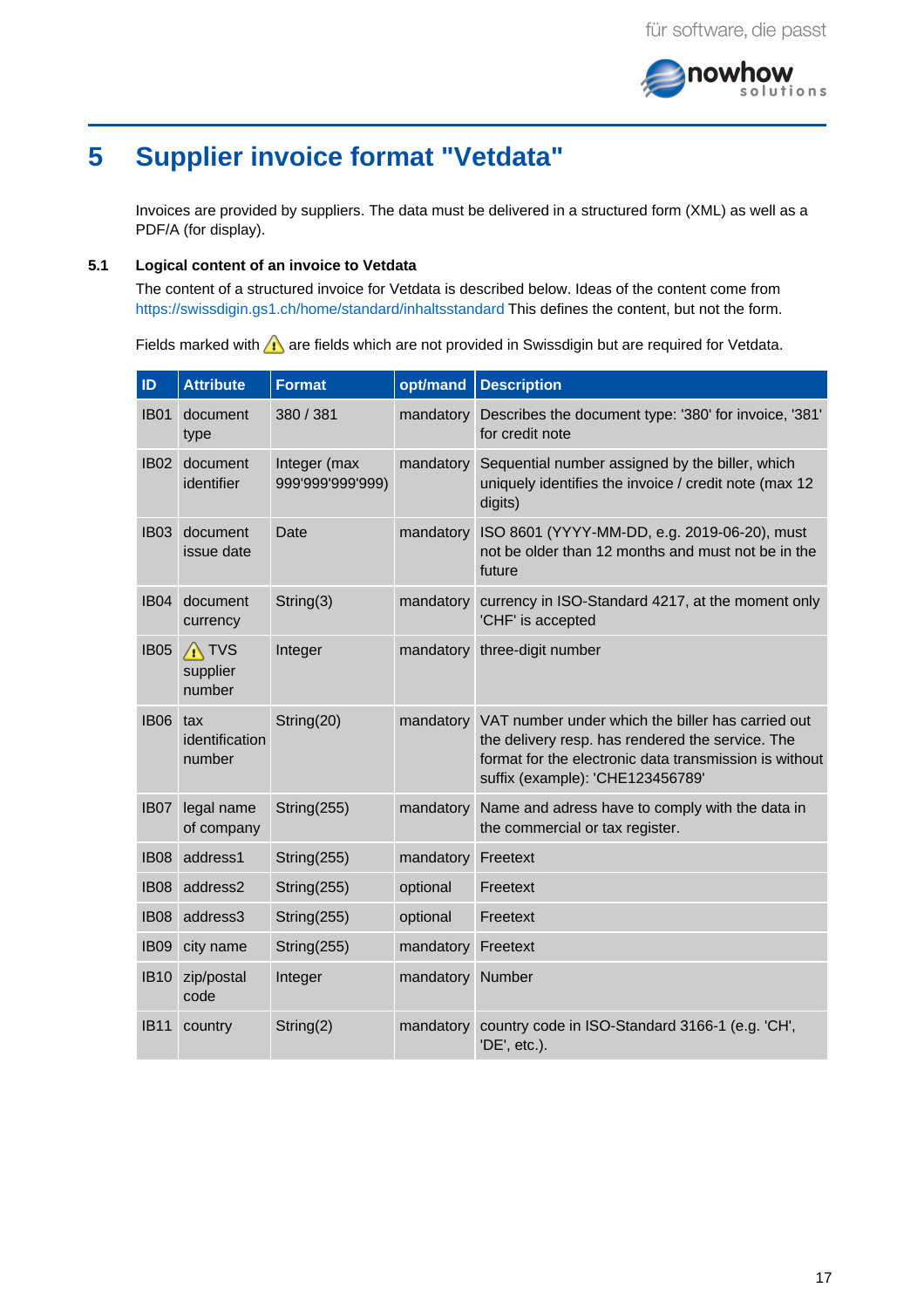

## **5.2 Information on customer**

<span id="page-17-0"></span>

| ID               | <b>Attribute   Format</b>                 |                | opt/mand  | <b>Description</b>                                                                 |
|------------------|-------------------------------------------|----------------|-----------|------------------------------------------------------------------------------------|
| IC01             | $\sqrt{N}$ TVS<br>customer<br>number      | Integer        |           | mandatory The four-digit TVS customer number                                       |
| IC02             | customer<br>number<br>in seller<br>system | String $(255)$ | mandatory | Freetext                                                                           |
| IC03             | legal<br>name of<br>company               | String(255)    | mandatory | Name and address have to comply with the data in the<br>commercial or tax register |
|                  | IC04 address1                             | String $(255)$ | mandatory | Freetext                                                                           |
| IC04             | address2                                  | String $(255)$ | optional  | Freetext                                                                           |
| IC04             | address3                                  | String $(255)$ | optional  | Freetext                                                                           |
| IC05             | city<br>name                              | String $(255)$ | mandatory | Freetext                                                                           |
| IC <sub>06</sub> | zip/postal<br>code                        | Integer        | mandatory | Number                                                                             |
| IC07             | country                                   | String(2)      | mandatory | country code in ISO-Standard 3166-1 (e.g. 'CH', 'DE', etc.).                       |

## **5.3 General information**

<span id="page-17-1"></span>

| <b>ID</b> | <b>Attribute Format</b>                     |             |           | opt/mand <b>Description</b>            |
|-----------|---------------------------------------------|-------------|-----------|----------------------------------------|
| GI01      | date of<br>delivery                         | Date        | mandatory | ISO 8601 (YYYY-MM-DD, e.g. 2019-06-20) |
| GI02      | order<br>reference<br><b>of</b><br>customer | String(255) | optional  | Freetext, e.g. Vetpoint order number   |
| GI03      | order<br>date                               | Date        | optional  | ISO 8601 (YYYY-MM-DD, e.g. 2019-06-20) |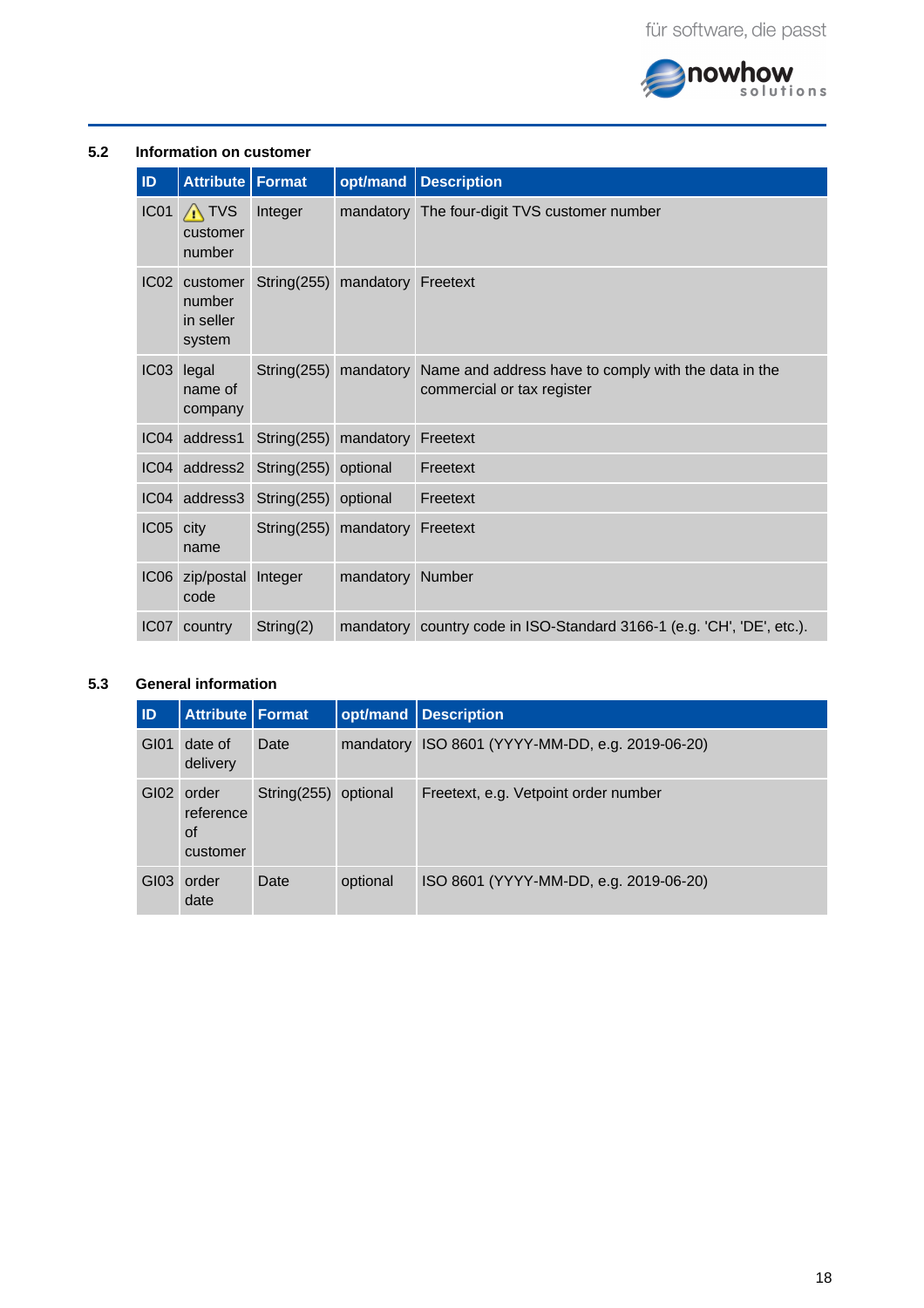

### **5.4 Payment information**

<span id="page-18-0"></span>

| ID          | <b>Attribute</b>                         | <b>Format</b>  | opt/mand  | <b>Description</b>                                                                                                                                                                                                                                                           |
|-------------|------------------------------------------|----------------|-----------|------------------------------------------------------------------------------------------------------------------------------------------------------------------------------------------------------------------------------------------------------------------------------|
| PI01        | $\sqrt{N}$<br>payable<br>by TVS          | <b>Boolean</b> | mandatory | 'True' if the invoice has to be paid by TVS, 'False' otherwise                                                                                                                                                                                                               |
| <b>PI02</b> | payment<br>terms                         | String(600)    | optional  | Free text element                                                                                                                                                                                                                                                            |
| <b>PI03</b> | payment<br>period                        | Integer        | optional  | Number of days within which the invoice has to be settled                                                                                                                                                                                                                    |
| <b>PI04</b> | due date                                 | Date           | optional  | ISO 8601 (YYYY-MM-DD, e.g. 2019-06-20)                                                                                                                                                                                                                                       |
| <b>PI05</b> | settlement<br>discount<br>rate           | Decimal        | optional  | Percentage rate of settlement discount (between 0.00 and<br>100.00)                                                                                                                                                                                                          |
| <b>PI06</b> | due date<br>οf<br>settlement<br>discount | Date           | optional  | Date until which it is allowed to deduct the stipulated<br>settlement discount rate. Format: ISO 8601 (YYYY-MM-DD,<br>e.g. 2019-06-20)                                                                                                                                       |
| <b>PI07</b> | payment<br>identifier                    | String(255)    | optional  | In Switzerland, normally the ESR reference number is used.<br>It is provided by the supplier to automatically assign the<br>incoming payment to the corresponding invoice. In the<br>environment of SEPA, this reference is called "Structured<br><b>Creditor Reference"</b> |
| <b>PI08</b> | <b>ESR</b> party<br>identifier           | String(20)     | optional  | ESR party number used for Swiss transactions for the<br>steering of payments over the Swiss Post                                                                                                                                                                             |
| <b>PI09</b> | financial<br>institution<br>identifier   | String(20)     | optional  | Usually BIC (Bank Identifier Code)                                                                                                                                                                                                                                           |
| <b>PI10</b> | financial<br>institution<br>name         | String $(255)$ | optional  | Additional information in case financial institution identifier is<br>not correct                                                                                                                                                                                            |
| <b>PI11</b> | <b>IBAN</b><br>number                    | String $(255)$ | optional  | Standard number used to uniquely identify the account to be<br>credited                                                                                                                                                                                                      |

If "payable by TVS" is true, all other attributes are ignored. If "payable by TVS" is false, other attributes must be filled so that a payment can be made.

## **5.5 VAT information per VAT rate**

<span id="page-18-1"></span>

| <b>ID</b>        | <b>Attribute</b>                 |         |           | Format opt/mand Description                                                                                                         |
|------------------|----------------------------------|---------|-----------|-------------------------------------------------------------------------------------------------------------------------------------|
| V <sub>101</sub> | <b>VAT</b><br>percentage<br>rate | Decimal |           | mandatory Applied VAT percentage rates, multiple rates per invoice are<br>allowed (amount of different VAT percentage rates = $n$ ) |
| V102             | taxable<br>amount                | Decimal | mandatory | Equivalent to the total of all line items "total amounts"<br>exclusive VAT" (sum LI13) reffering to the VI01 value                  |
| V103             | tax amount<br>payable            | Decimal | mandatory | Equivalent to the (not rounded) total of all line items "VAT<br>amount payable" (sum LI15) reffering to the VI01 value              |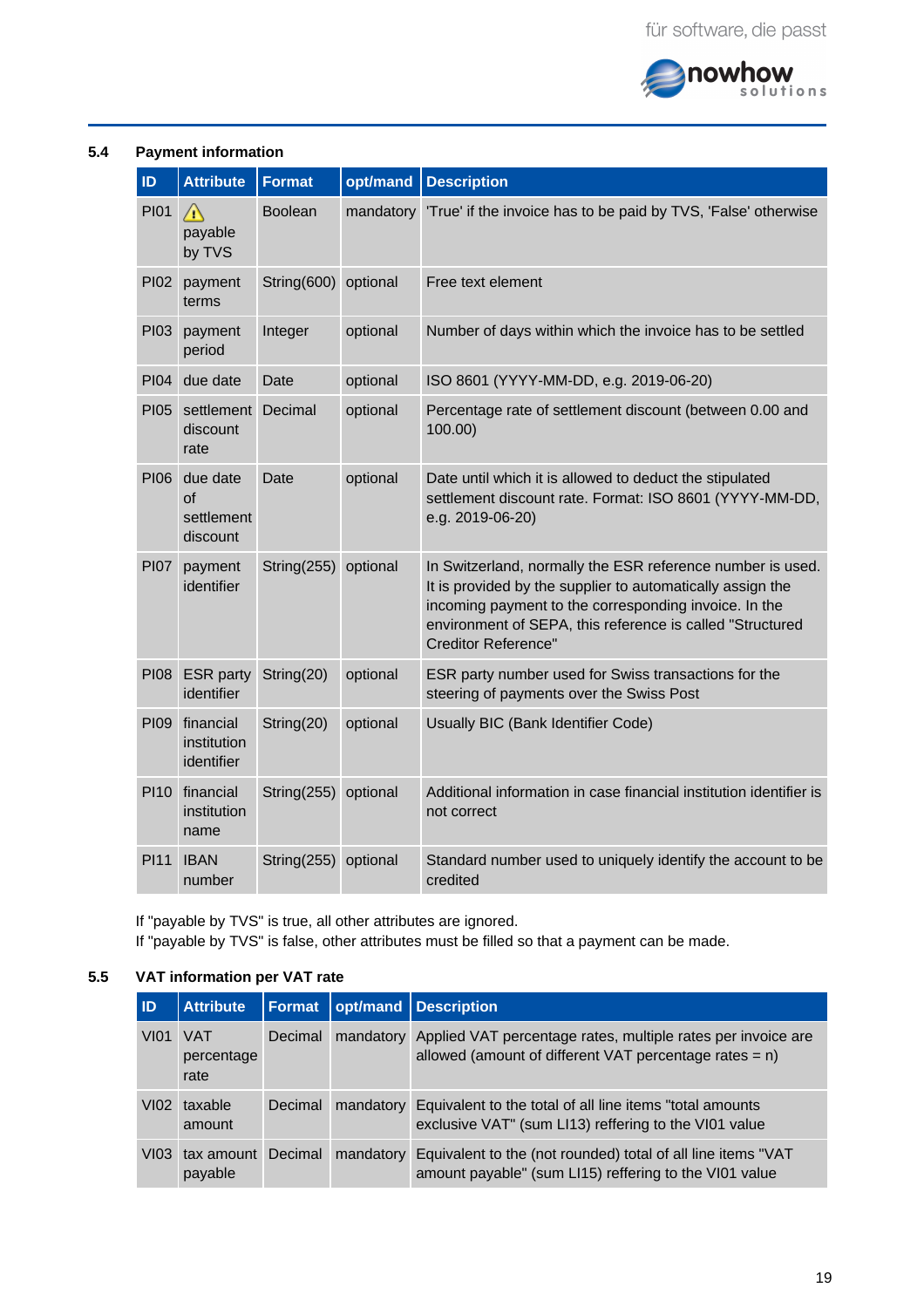

# **5.6 Total invoice amounts**

<span id="page-19-0"></span>

| ID               | <b>Attribute   Format</b>                            |               | opt/mand  | <b>Description</b>                                                                                                                      |
|------------------|------------------------------------------------------|---------------|-----------|-----------------------------------------------------------------------------------------------------------------------------------------|
| <b>TI01</b>      | total<br>amount<br>of invoice<br>excl.<br><b>VAT</b> | Decimal       | mandatory | Equivalent to the total of all line items "total amounts exclusive<br>VAT" (sum LI13, or sum VI02)                                      |
| TI02             | total<br>amount<br>of invoice<br>incl. VAT           | Decimal       | mandatory | Equivalent to the total of all line items "total amounts inclusive<br>VAT" (sum LI14, or sum VI03) $2$ )                                |
| T <sub>103</sub> | total tax<br>amount<br>payable                       | Decimal       | optional  | Equivalent to the total of all line items "tax amount payable"<br>(sum LI15). also equivalent of all "tax amount payable" (sum<br>VI03) |
| <b>TI04</b>      | rounding<br>amount                                   | Decimal<br>1) | mandatory | Rounding difference caused by the rounding to the next 5 cents<br>2)                                                                    |

 $^{1)}$  also a negative value is allowed

## **Rounding explanations** 2)

- in the line items the values "total amount incl. VAT" (LI14), "VAT amount payable" (LI15) and probably also total amount excl. VAT (L13) should represent an amount with two digits after the decimal point (rounding to the second digit after the decimal point, but no rounding to the next 5 cents)
- "total amount of invoice excl. VAT" (TI01, sum of all LI13), "total tax amount payable" (TI03, sum of all LI15) and "tax amount payable" (VI03, the sum of all LI15 with the same VAT rate) should not be rounded to the next 5 cents
- "total amount of invoice incl. VAT" (TI02, sum of all LI14) is the only amount that can be rounded to the next 5 cents; but no such rounding is also acceptable at all
- "rounding amount" (TI04) must represent the difference between the sum of TI01 + TI03 and TI02, if TI03 is not provided (optional attribute), the sum of all VI03 has to be taken); the application is performing the following check: "total amount of invoice incl. VAT" (TI02) - "total amount of invoice excl. VAT" (TI01) - sum of "tax amount payable" (VI03) = "rounding amount" (TI04) ?
- see also the attached sample file for an example of correct rounding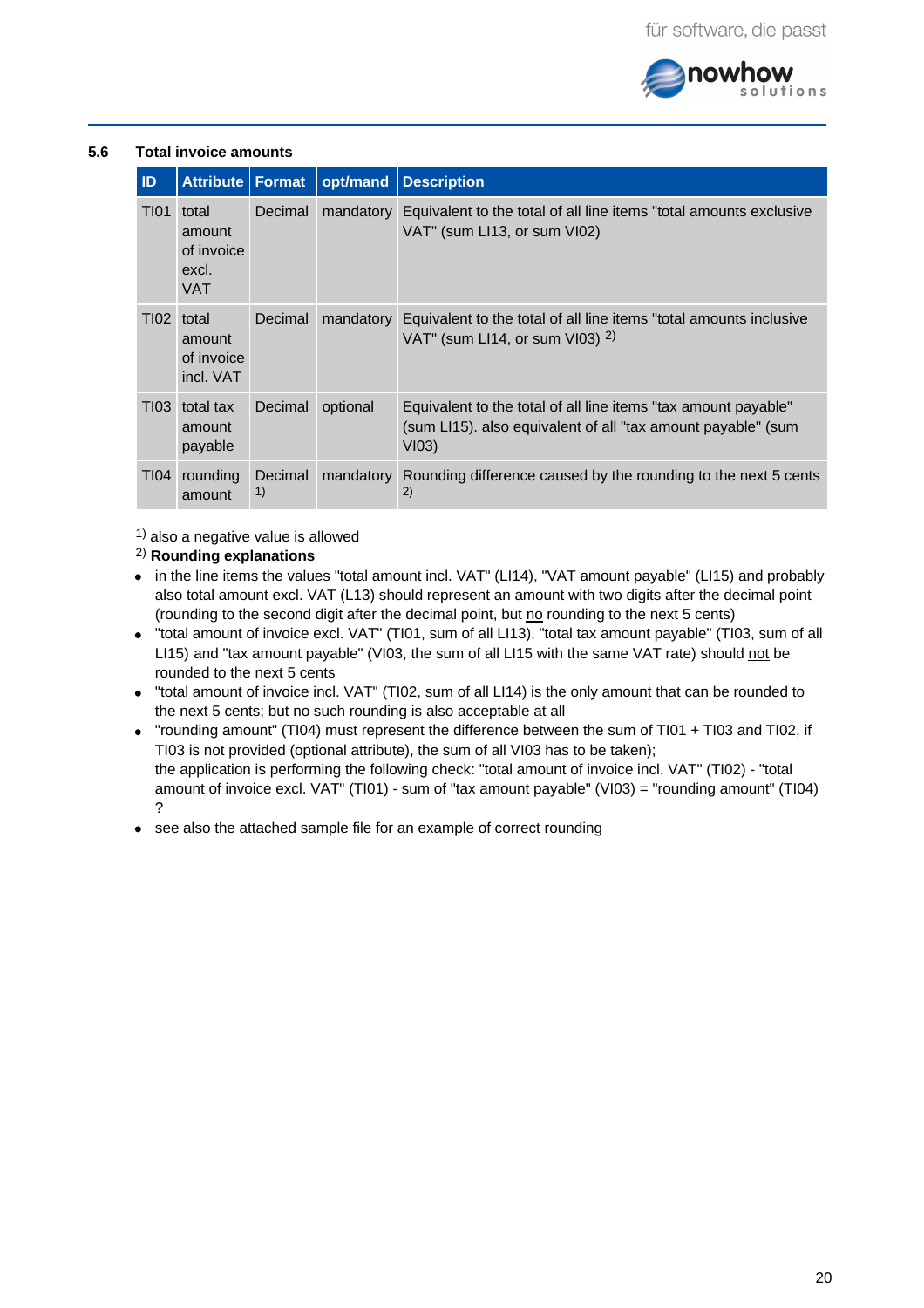

# **5.7 Line items**

<span id="page-20-0"></span>The following types of line items are supported

- article (DEFAULT) normaler Artikel
- delivery costs Lieferkosten (Porto, Verpackung, ...)
- discount Rabatt, Abzug
- reminder fee Mahnkosten
- other allfällige andere generelle Rechnungsposition

| ID               | <b>Attribute</b>                                              | <b>Format</b>         | opt/mand                                                           | <b>Description</b>                                                                                                                                                                                                                                                           |
|------------------|---------------------------------------------------------------|-----------------------|--------------------------------------------------------------------|------------------------------------------------------------------------------------------------------------------------------------------------------------------------------------------------------------------------------------------------------------------------------|
| LI01             | article<br>number of<br>supplier                              | String $(255)$        | mandatory<br>if line item<br>type $(L116)$<br>is article or<br>nil | Freetext                                                                                                                                                                                                                                                                     |
| LI02             | $\bigwedge$ article<br>number<br>Vetpoint                     | String(20)            | mandatory<br>if article<br>exists in<br>Vetpoint                   | Format: [3 digit Vetpoint supplier number]-[article<br>number vetpoint] e.g. '999-VET988756'                                                                                                                                                                                 |
| LIO3             | <b>GTIN/EAN</b>                                               | String $(255)$        | optional                                                           | https://de.wikipedia.org/wiki/Global_Trade_Item_Number                                                                                                                                                                                                                       |
| LI <sub>04</sub> | description of<br>goods<br>supplied or<br>service<br>rendered | String(600)           | mandatory                                                          | Freetext                                                                                                                                                                                                                                                                     |
| <b>LI05</b>      | unit of<br>measurement                                        | String(3)             | mandatory                                                          | ISO codes for units of measurement. See the separate<br>chapter with list of supported values.<br>Use values M4 (value) or C62 (piece) for line item types<br>(LI16) not equal article                                                                                       |
| LI06             | $\bigwedge$ expiry<br>date                                    | Date                  | mandatory,<br>if<br>applicable<br>on article                       | The expiry date of this article ISO 8601 (YYYY-MM-DD,<br>e.g. 2019-06-20)                                                                                                                                                                                                    |
| LI07             | $\bigwedge$ batch# /<br>LOT#                                  | String(255)           | optional                                                           | Freetext                                                                                                                                                                                                                                                                     |
| <b>LI08</b>      | $\sqrt{N}$<br>Swissmedic<br>Number                            | String(20)            | mandatory,<br>if<br>applicable<br>on article                       | Swissmedic-Nr. mandatory for a drug with format<br>[999999-99-999] or [VAK-999999-00-999]                                                                                                                                                                                    |
| LI09             | A ATCVet<br>Code                                              | String(20)            | mandatory,<br>if<br>applicable<br>on article                       | The ATCvet code of the article, mandatory for a drug. A<br>veterinary medicine artilce starts with 'Q' followed by 1<br>capital letter, 2 digits and optional 1-2 capital letters or 2<br>capital letters and two digits, human medicine article<br>without the starting 'Q' |
| LI10             | invoiced<br>quantity                                          | Decimal               | mandatory                                                          | number or decimal value<br>Use value 1.0 for line item types (LI16) not equal article                                                                                                                                                                                        |
| L111             | price amount<br>excl. VAT                                     | Decimal <sup>1)</sup> | mandatory                                                          | price per unit of measurement                                                                                                                                                                                                                                                |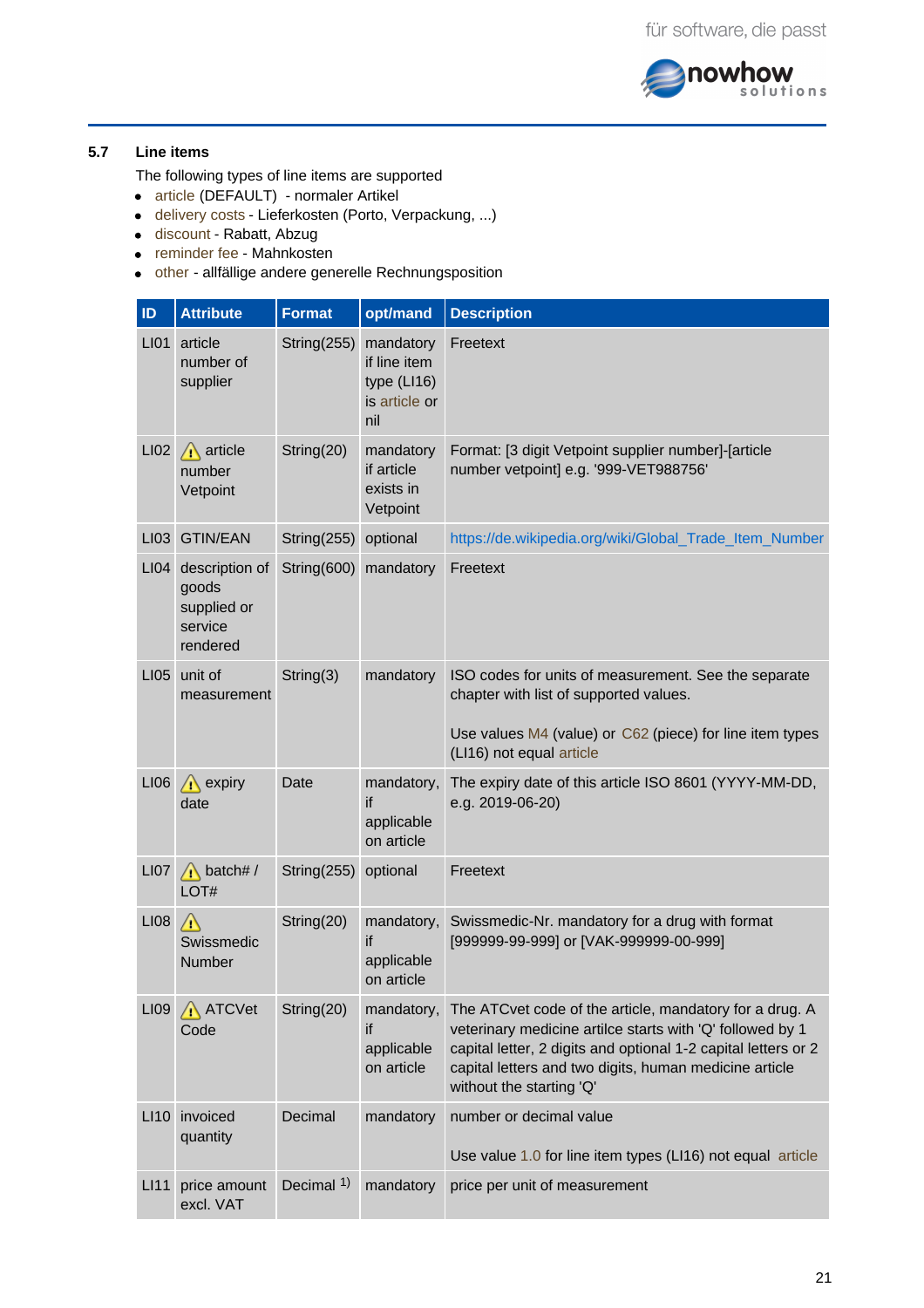

| ID                 | <b>Attribute</b>               | <b>Format</b> | opt/mand  | <b>Description</b>                                                                                                                      |
|--------------------|--------------------------------|---------------|-----------|-----------------------------------------------------------------------------------------------------------------------------------------|
|                    | LI12 VAT<br>percentage<br>rate | Decimal       | mandatory |                                                                                                                                         |
| l 113              | total amount<br>excl. VAT      | Decimal $1$ ) | mandatory | Invoiced total amount exclusive VAT applying to the line<br>item                                                                        |
| l 114              | total amount<br>incl. VAT      | Decimal 1)    | optional  | Invoiced total amount of the line item inclusive VAT after<br>settlement of all allowances and charges applying to the<br>line item     |
| l 115              | VAT amount<br>payable          | Decimal $1$ ) | mandatory | Total VAT amount payable of the line item                                                                                               |
| LI16<br><b>NEW</b> | line item type                 | String $(16)$ | optional  | Possible values: nil, article, delivery costs, discount,<br>reminder fee, other<br>if no value is supplied the default value is article |

 $1)$  negative values are allowed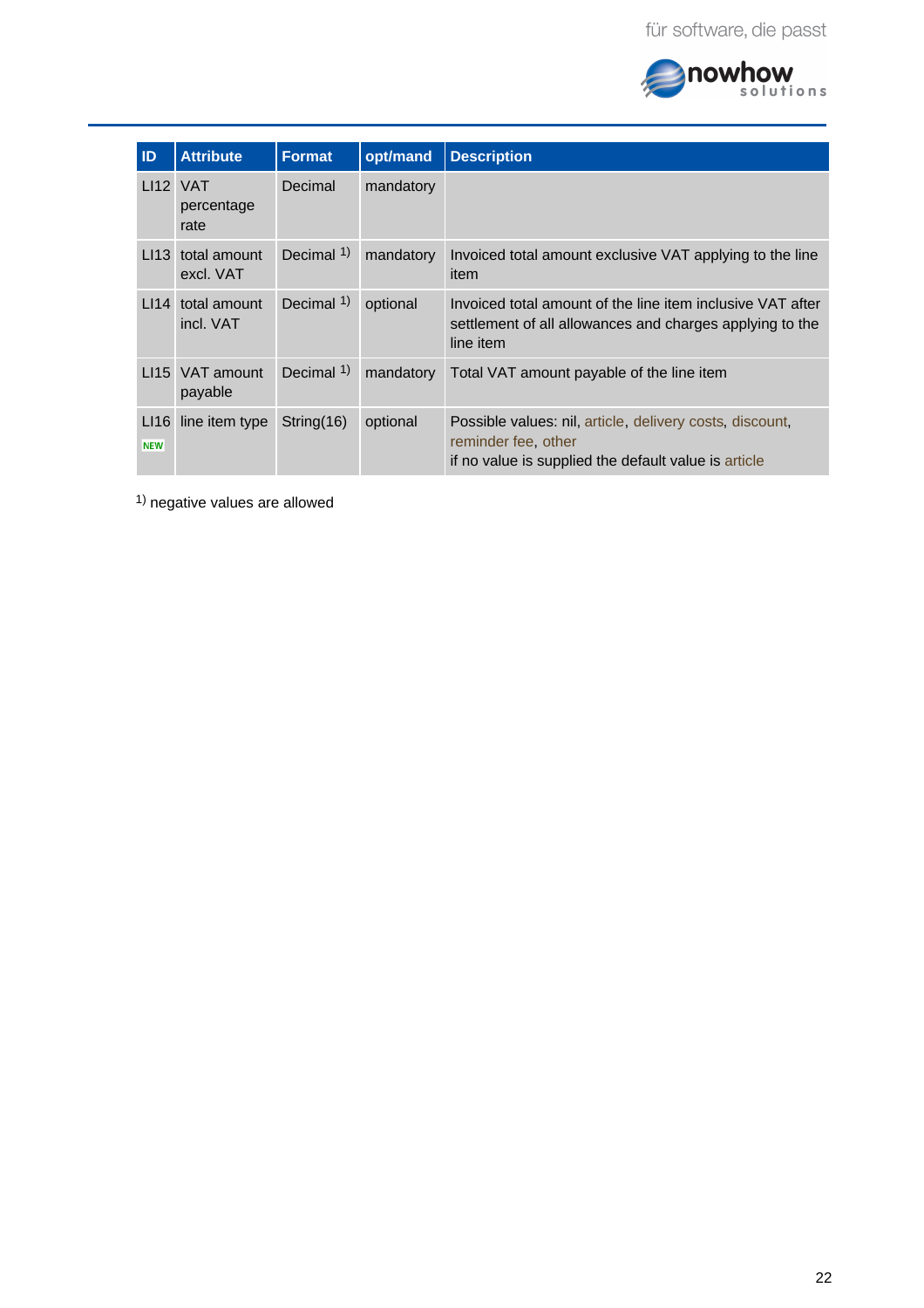

# <span id="page-22-0"></span>**6 Supported units of measurements**

| Code           | EN                | <b>GE</b>         | <b>FR</b>          |
|----------------|-------------------|-------------------|--------------------|
| 4G             | microlitre        | <b>Mikroliter</b> | microlitres        |
| AA             | ball              | Knäuel            | pelote             |
| <b>BE</b>      | bundle            | Gebinde           | reliure            |
| <b>BG</b>      | bag               | <b>Beutel</b>     | sachets            |
| <b>BJ</b>      | bucket            | Eimer             | seau               |
| <b>BL</b>      | bale              | <b>Ballen</b>     | balles             |
| <b>BLI</b>     | blister           | <b>Blister</b>    | plaquette          |
| <b>BND</b>     | bundle            | <b>Bündel</b>     | faisceaux          |
| <b>BO</b>      | bottle            | Flasche           | flacon             |
| <b>BX</b>      | box               | <b>Box</b>        | boîte              |
| C <sub>4</sub> | card              | Karte             | carte              |
| C <sub>5</sub> | service           | Dienstleistung    | services           |
| C62            | piece             | <b>Stück</b>      | pièce              |
| CA             | can               | Dose              | boîte              |
| CG             | carton            | Karton            | carton             |
| <b>CH</b>      | container         | Container         | conteneurs         |
| <b>CL</b>      | coil              | <b>Bund</b>       | ceinture           |
| <b>CLT</b>     | centilitre        | Zentiliter        | centilitre         |
| <b>CMK</b>     | square centimetre | Quadratzentimeter | centimètres carrés |
| <b>CMQ</b>     | cubic centimetre  | Kubikzentimeter   | centimètres cubes  |
| <b>CMT</b>     | centimetre        | Zentimeter        | centimètres        |
| CQ             | cartridge         | Kartusche         | cartouche          |
| CS             | case              | Etui              | étui               |
| <b>CT</b>      | carton            | Kartonage         | cartons            |
| <b>CV</b>      | cover             | Hülle             | enveloppe          |
| D64            | block             | <b>Block</b>      | bloc               |
| D97            | pallet            | Palette           | palette            |
| <b>DAY</b>     | day               | Tag               | jour               |
| DI             | dispenser         | Behälter          | récipients         |
| <b>DPC</b>     | dozen             | Dutzend           | douzaine           |
| <b>DZN</b>     | dozen             | Dutzend           | douzaine           |
| EA             | piece             | <b>Stück</b>      | pièce              |
| <b>FOI</b>     | foil              | Folie             | transparent        |
| <b>GRM</b>     | gram              | Gramm             | grammes            |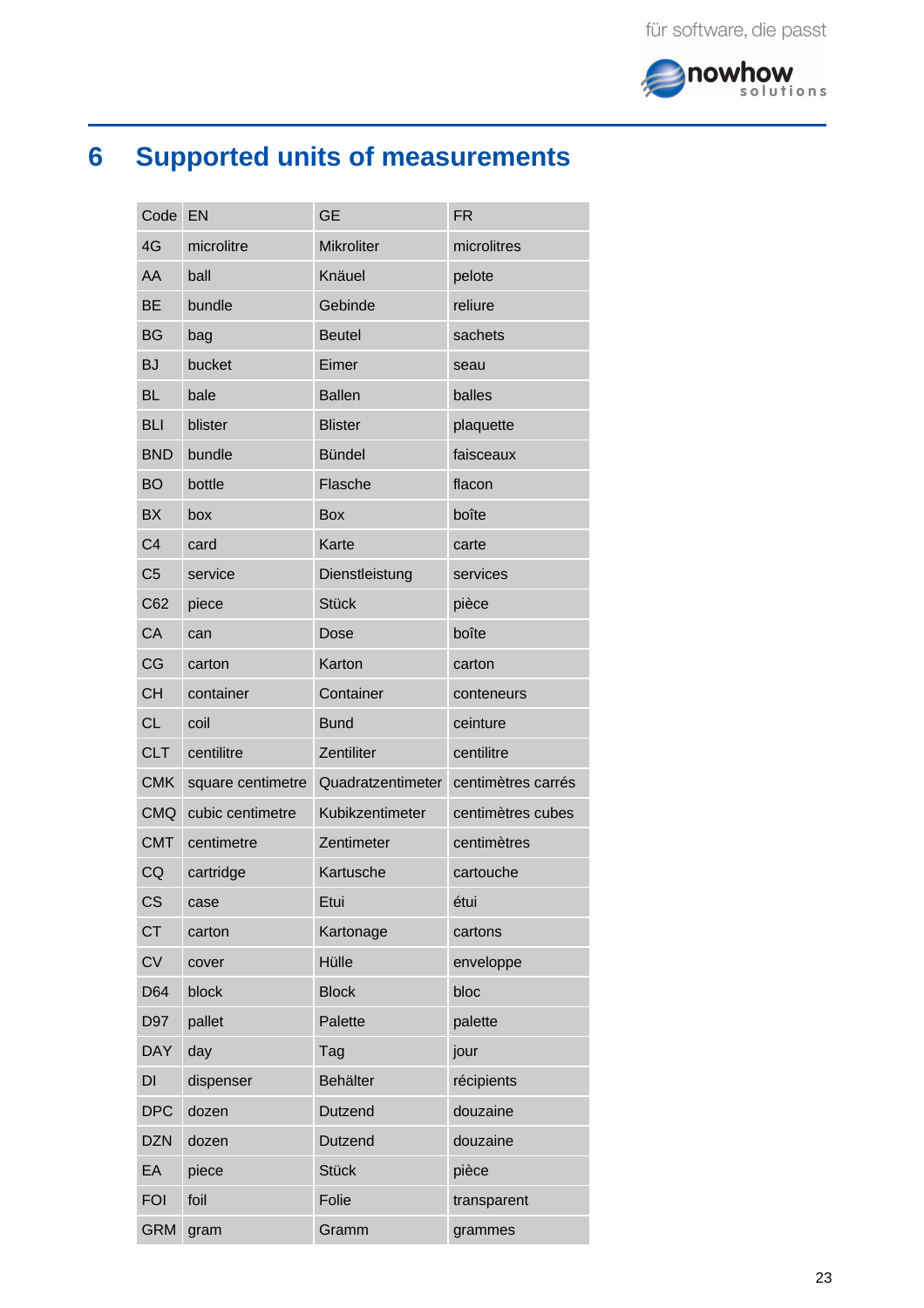

| <b>HUR</b>     | hour         | <b>Stunde</b>   | heure         |
|----------------|--------------|-----------------|---------------|
| <b>JR</b>      | jar          | Glas            | verre         |
| <b>KGM</b>     | kilogram     | Kilogramm       | kilogramme    |
| <b>KIS</b>     | crate        | <b>Kiste</b>    | caisse        |
| <b>KMT</b>     | kilometre    | Kilometer       | kilomètres    |
| <b>KST</b>     | jerrycan     | Kanister        | bidons        |
| <b>KT</b>      | kit          | Kit             | kit           |
| <b>LBR</b>     | pound        | Pfund           | livres        |
| <b>LTR</b>     | liter        | Liter           | litres        |
| M <sub>4</sub> | value        | Wert            | valeur        |
| <b>MC</b>      | microgram    | Mikrogramm      | microgrammes  |
| <b>MGM</b>     | milligram    | Milligramm      | milligramme   |
| <b>MLT</b>     | millilitre   | Milliliter      | millilitre    |
| <b>MMT</b>     | millimetre   | Millimeter      | millimètres   |
| <b>MTK</b>     | square metre | Quadratmeter    | mètres carrés |
| <b>MTQ</b>     | cubic metre  | Kubikmeter      | mètres cubes  |
| <b>MTR</b>     | metre        | Meter           | mètres        |
| <b>NMO</b>     | nanomole     | Nanomol         | nanomole      |
| OP             | pack of 2    | 2er Pack        | 2 pièce       |
| PA             | packet       | Packung         | emballage     |
| <b>PAD</b>     | pad          | Tupfer          | coussinet     |
| <b>PCE</b>     | piece        | <b>Stück</b>    | pièce         |
| PD             | block        | <b>Block</b>    | bloc          |
| PF             | pallet       | Palette         | palette       |
| <b>PK</b>      | pack         | Paket           | paquet        |
| <b>PR</b>      | pair         | Paar            | couple        |
| QR             | quire        | Bogen           | fiches        |
| <b>RD</b>      | rod          | Spindel         | broches       |
| <b>RL</b>      | reel         | Spule           | bobine        |
| <b>RM</b>      | ream         | <b>Ries</b>     | aléser        |
| <b>RO</b>      | roll         | Rolle           | rouler        |
| <b>SA</b>      | sack         | Sack            | sachets       |
| <b>SCH</b>     | box          | Schachtel       | boîte         |
| <b>SET</b>     | set          | <b>Satz</b>     | phrase        |
| <b>SPD</b>     | dispenser    | Spender         | donneurs      |
| <b>SR</b>      | strip        | <b>Streifen</b> | bandes        |
| <b>ST</b>      | sheet        | <b>Blatt</b>    | feuille       |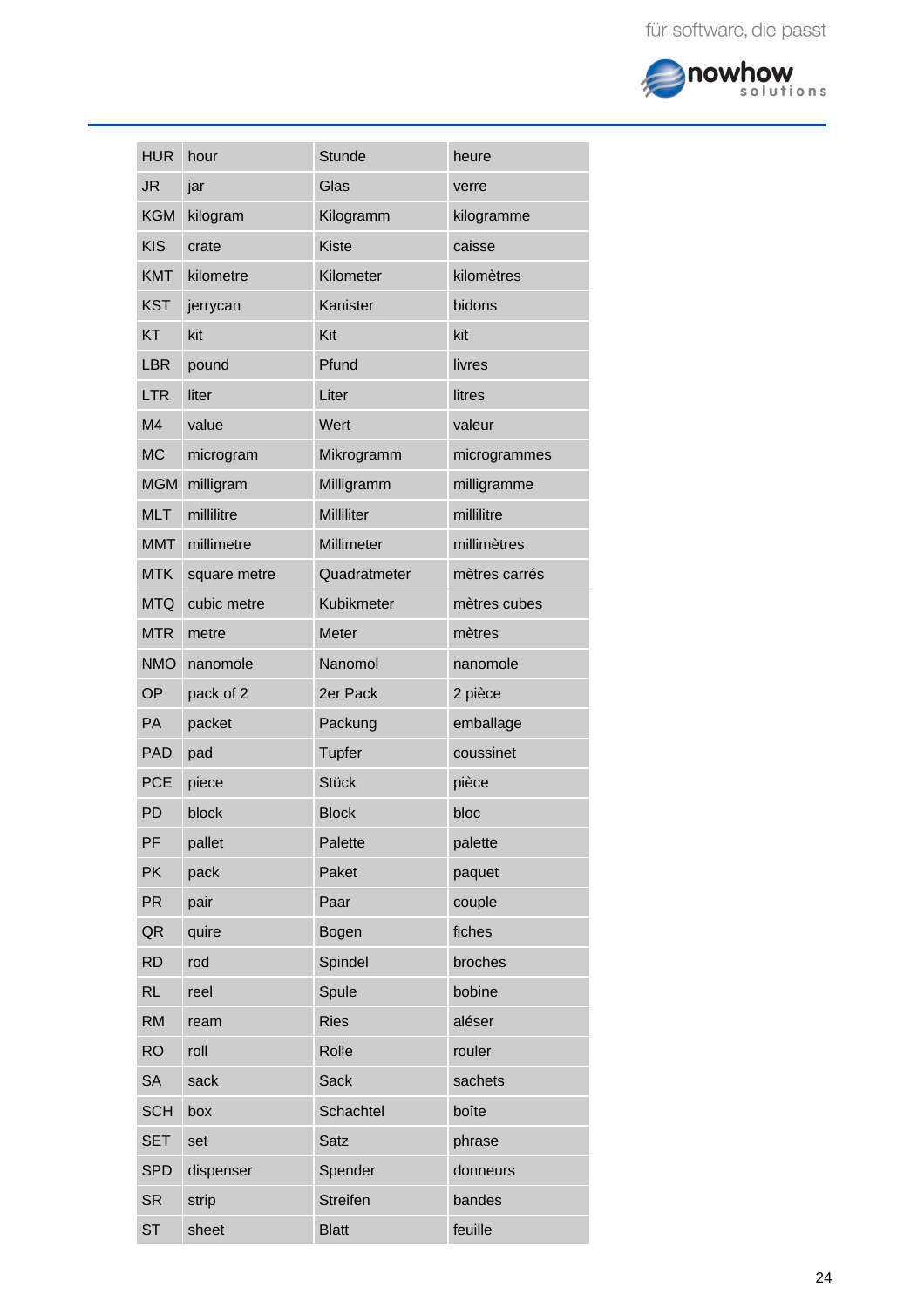

| <b>TAB</b> | tab       | Tab        | tab               |
|------------|-----------|------------|-------------------|
| <b>TC</b>  | truckload | LKW-Ladung | chargement camion |
| <b>TN</b>  | tin       | Dose       | boîte             |
| <b>TNE</b> | ton       | Tonne      | tonne             |
| TU         | tube      | Tube       | tube              |
| <b>TUC</b> | cloth     | Tuch       | tissu             |
| <b>WEE</b> | week      | Woche      | semaine           |
| 73         | cask      | Fass       | tonneau           |